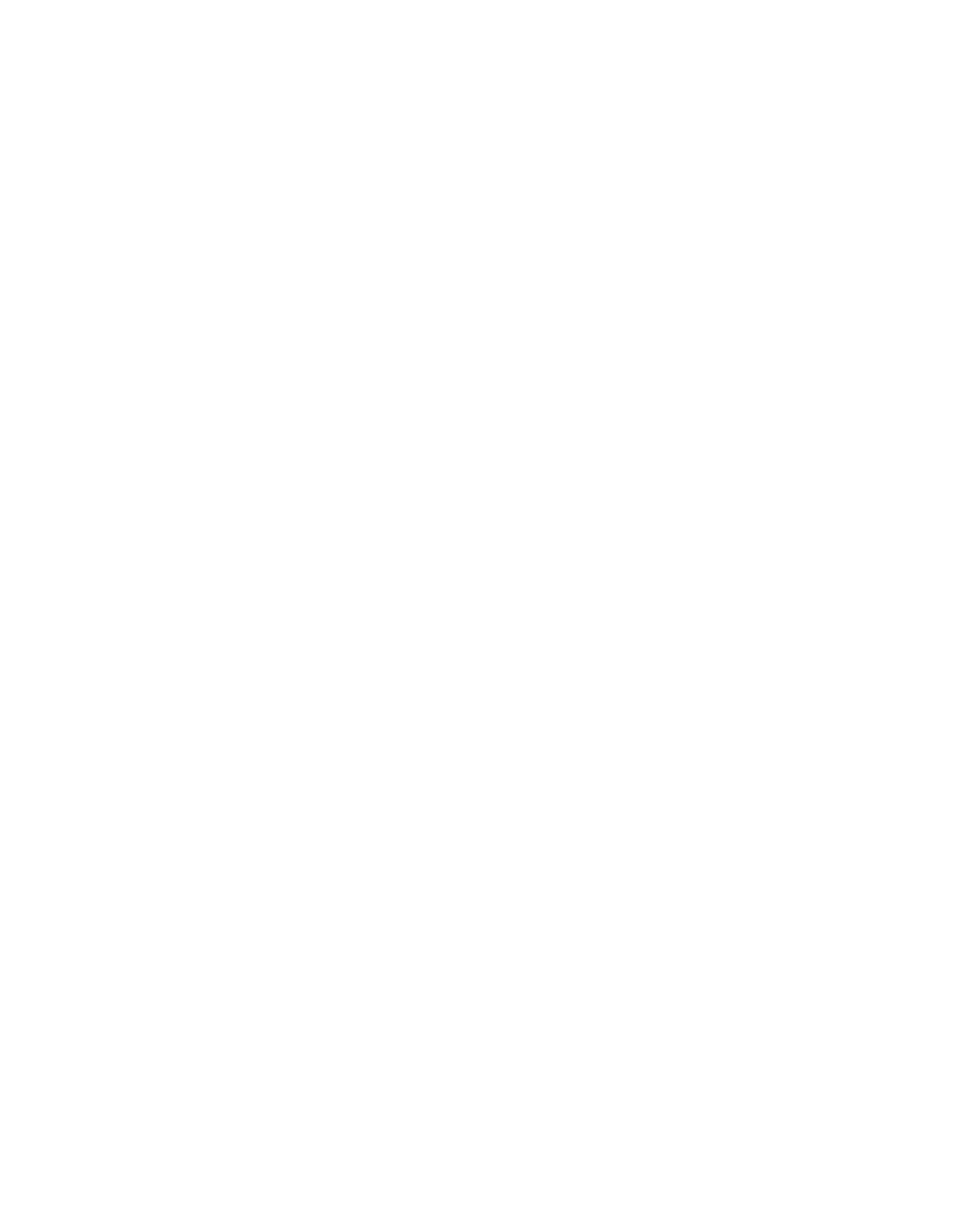# **Contents**

| $\mathbf{1}$   | 3<br><b>The Basics</b>             |                           |                |  |  |  |
|----------------|------------------------------------|---------------------------|----------------|--|--|--|
|                | 1.1                                |                           | 3              |  |  |  |
|                | 1.2                                |                           | 3              |  |  |  |
|                | 1.3                                |                           | $\overline{4}$ |  |  |  |
|                | 1.4                                |                           | 5              |  |  |  |
| $\overline{2}$ |                                    | <b>Writing Solid Code</b> | 7              |  |  |  |
|                | 2.1                                |                           | $\overline{7}$ |  |  |  |
|                | 2.2                                |                           | 8              |  |  |  |
|                | 2.3                                |                           | 10             |  |  |  |
|                | 2.4                                |                           | 11             |  |  |  |
|                | 2.5                                |                           | 11             |  |  |  |
|                | 2.6                                |                           | 11             |  |  |  |
| $\mathbf{3}$   |                                    | <b>Data Types</b>         | 13             |  |  |  |
|                | 3.1                                |                           | 13             |  |  |  |
|                | 3.2                                |                           | 15             |  |  |  |
|                | 3.3                                |                           | 16             |  |  |  |
|                | 3.4                                |                           | 16             |  |  |  |
|                | 3.5                                |                           | 17             |  |  |  |
|                | 3.6                                |                           | 17             |  |  |  |
|                | 3.7                                |                           | 18             |  |  |  |
| 4              | 21<br><b>Editing and Debugging</b> |                           |                |  |  |  |
|                | 4.1                                |                           | 21             |  |  |  |
|                | 4.2                                |                           | 21             |  |  |  |
| 5              | 23<br><b>Functions and Scripts</b> |                           |                |  |  |  |
|                | 5.1                                |                           | 23             |  |  |  |
|                | 5.2                                |                           | 24             |  |  |  |
|                | 5.3                                |                           | 24             |  |  |  |
|                | 5.4                                |                           | 25             |  |  |  |
|                | 5.5                                |                           | 25             |  |  |  |
|                | 5.6                                |                           | 26             |  |  |  |
|                | 5.7                                |                           | 26             |  |  |  |
|                | 5.8                                |                           | 27             |  |  |  |
|                | 5.9                                |                           | 27             |  |  |  |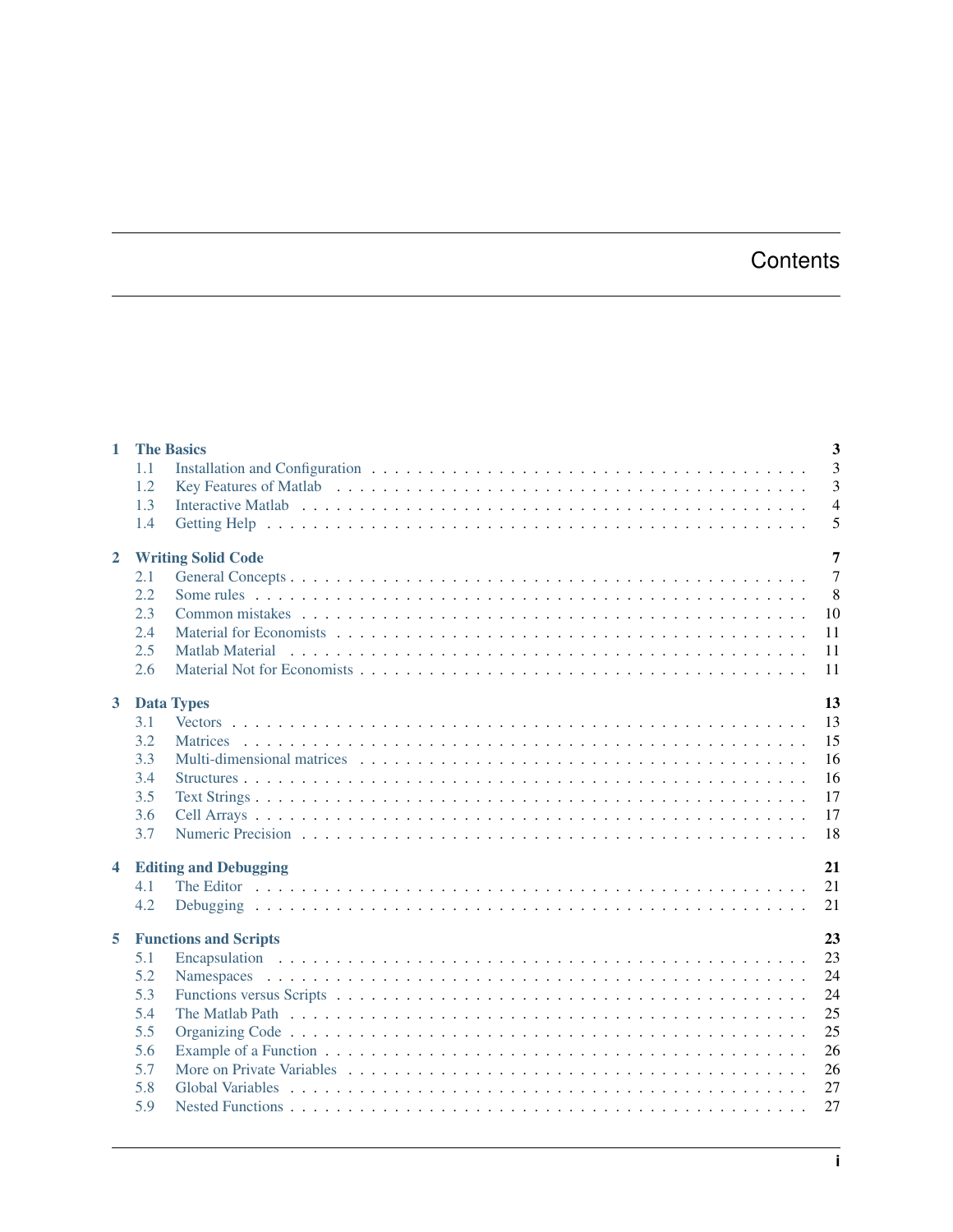|                  | 5.11<br>5.12<br>5.13                                             | 27<br>27<br>28<br>29             |
|------------------|------------------------------------------------------------------|----------------------------------|
| 6                | <b>Matlab Oddities and Pitfalls</b><br>6.1<br>6.2<br>6.3         | 31<br>31<br>31<br>32             |
| $\overline{7}$   | <b>Graphics</b><br>7.1<br>7.2                                    | 33<br>33<br>34                   |
| 8                | <b>Numerical Optimization</b><br>8.1<br>8.2<br>8.3<br>8.4<br>8.5 | 35<br>35<br>35<br>36<br>36<br>36 |
| $\boldsymbol{9}$ | <b>Matlab Exercises</b><br>9.1<br>9.2<br>9.3<br>9.4<br>9.5       | 37<br>37<br>37<br>38<br>38<br>39 |
|                  | 10 Object Oriented Programming (OOP)<br>10.1                     | 41<br>41<br>41<br>42<br>42       |
|                  | 11 Organizing Code for a Complex Model                           | 43<br>43<br>43                   |
|                  | 12 Indices and tables                                            | 47                               |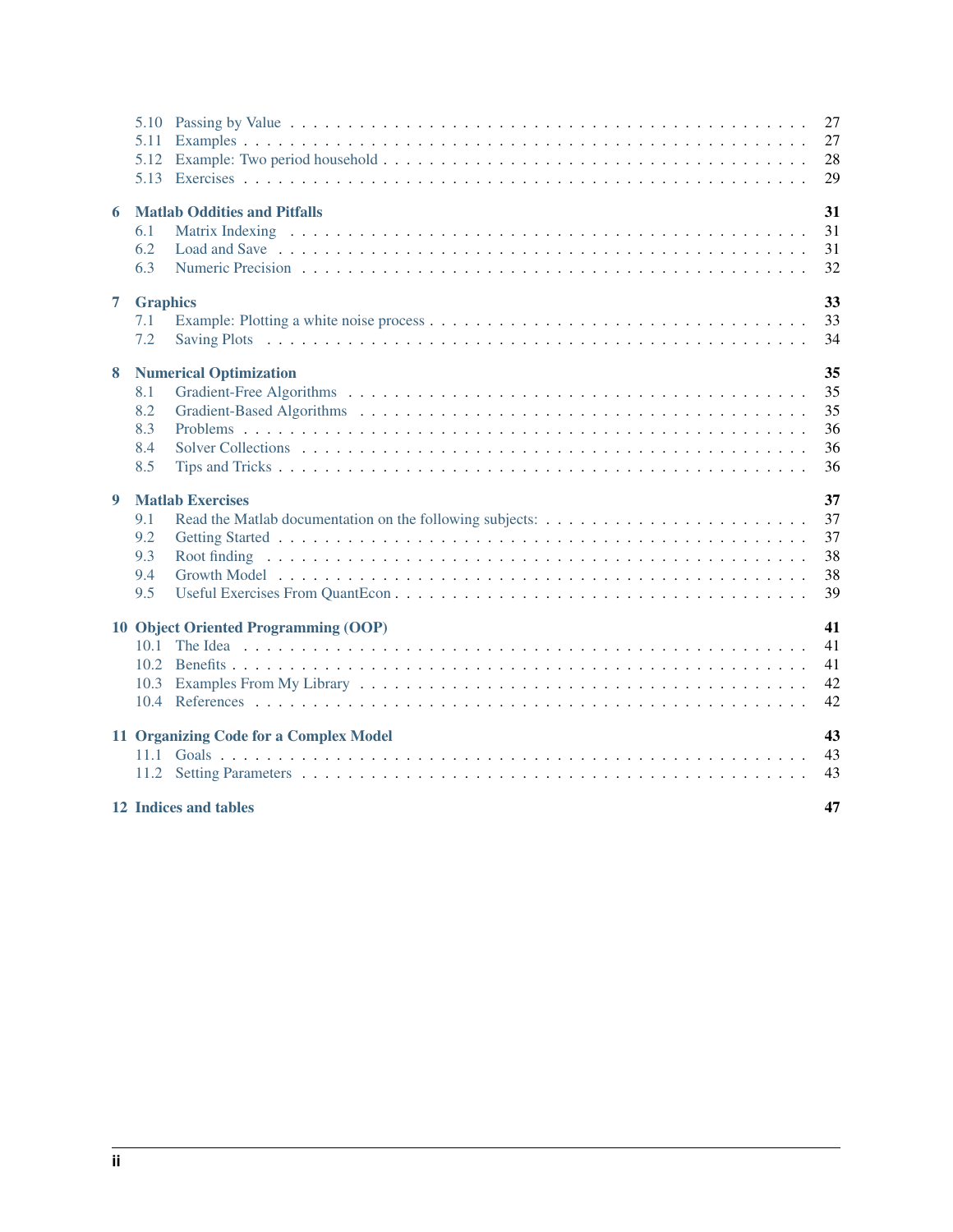Contents: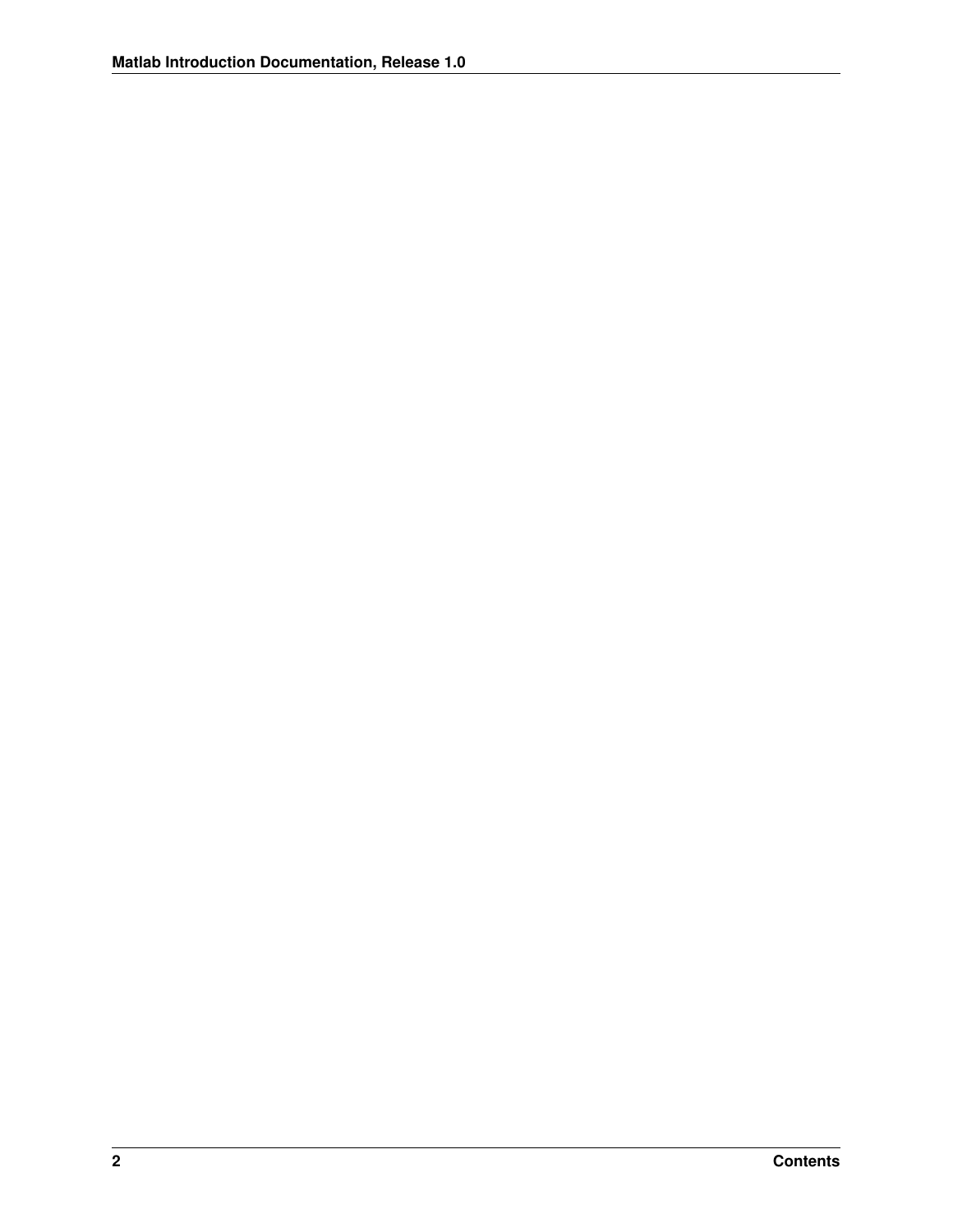### The Basics

### <span id="page-6-1"></span><span id="page-6-0"></span>**1.1 Installation and Configuration**

Instructions for installation from [ITS](http://software.sites.unc.edu/software/)

### **1.1.1 User Interface**

The Matlab window has a bunch of sub-windows.

Of these I only keep 3:

- 1. file browser: shows files in current directory
- 2. command window: here you can type commands for interactive calculations
- 3. editor: here you edit program files

Tip: undock the editor, so it sits in its own window.

### **1.1.2 Configuration**

Options can be set in preferences as usual (keyboard shortcuts, colors, etc).

Options can also be defined in startup.m in the home directory. This is where you want to put any code that should run every time Matlab starts.

You also need a startup file for each project, so that Matlab can find your code.

### <span id="page-6-2"></span>**1.2 Key Features of Matlab**

Matlab is a mathematical programming language.

Matlab is *interpreted* (or just-in-time compiled, as opposed to compiled).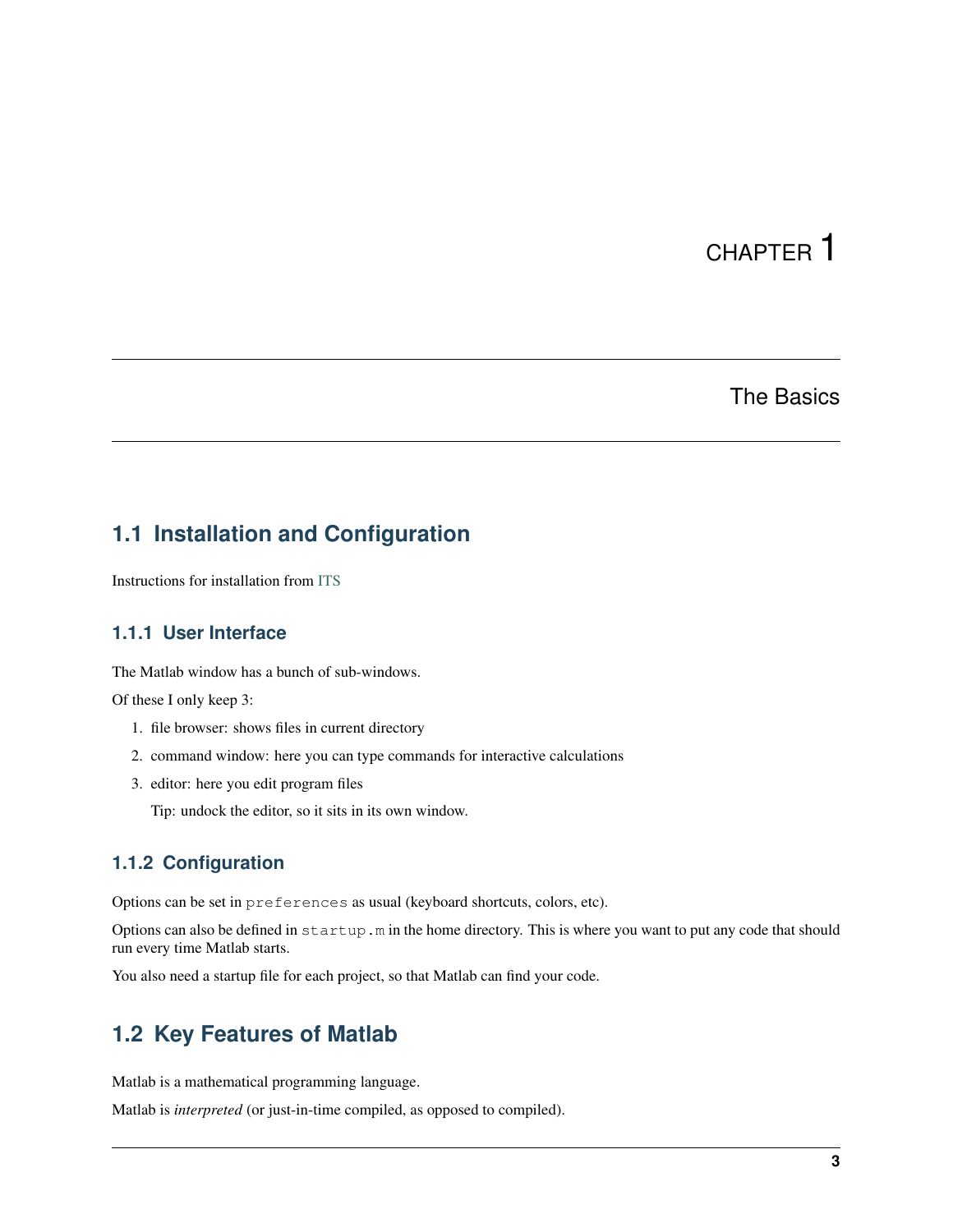This means that it can be used interactively by typing commands at the prompt >> in the command window.

But most of your code will be written to program files (matlab functions).

Functions can be run from the command prompt.

Commands are either built-in or written by the user. Every command is a stored in an M-file.

If you type sum ( $[1,2,3]$ ) at the command prompt, Matlab will look for sum.m and run it. How does Matlab know where to look? It uses the Matlab [Path](matlab_functions.html#Mpath)

### **1.2.1 Matlab Pros**

It is easy to learn and use.

- The main reason is that Matlab is *dynamically typed*. That is, a variable can change type as it is modified.
- Arguments are passed to functions without declaring their types.
- The documentation is outstanding.

Matlab has a large standard library.

- But there is little (high quality) user contributed code.
- Most of it lives on the [Matlab file exchange.](http://www.mathworks.com/matlabcentral/fileexchange/) But this is not curated in any way. Use at your own risk.

#### **1.2.2 Matlab Cons**

Relative to compiled languages (such as C) and relative to typed languages (such as [Julia\)](www.julialang.org), Matlab is slow.

Because the types of function arguments are not checked (unless the user does so), "interesting" errors arise.

### <span id="page-7-0"></span>**1.3 Interactive Matlab**

In the command window, type your commands at the >> prompt.

Matlab returns the answers on the screen.

#### Example

```
>> date
ans =26-Jul-2015
```
Typing date at the command prompt executes the built-in date command.

Tip: When you write your own programs, make sure all names are *unique*. If you write a function called date, there will be trouble.

date returns a string containing the date.

Its return value is shown on the screen after  $ans =$ .

To get rid of the ans = part, we could use disp(date).

#### Example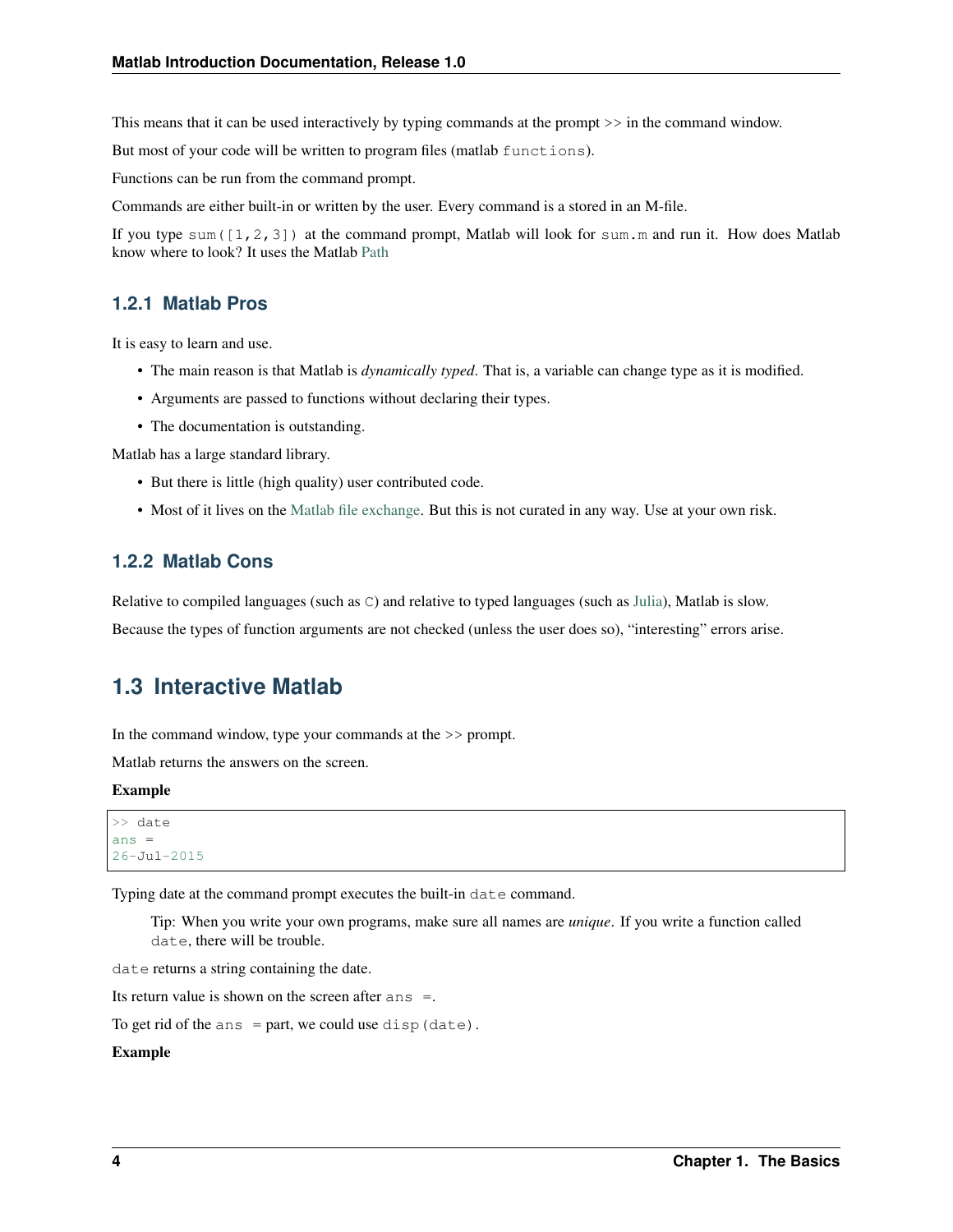```
>> dateString = date;
>> disp(dateString);
26-Jul-2015
```
Note: Matlab displays the result of any command, unless the command is ended with ;.

If you ever see a lot of numbers appearing on the screen "out of nowhere," you probably forgot the ; at the end of a line.

##Doing Math

Matlab has built-in operators for common math operations:

```
a = 2; b = 7;disp(b*a);14
y = b ^ a;
disp(y);
49
```
Built-in functions:

```
\gg sin([1,2])
ans =0.8415 0.9093
```
A neat feature: most functions work on *arrays* of inputs. One command returns the sin values for many numbers in one fell swoop.

## <span id="page-8-0"></span>**1.4 Getting Help**

To find out more about a particular command, type

help [command name]

To find a command for a given task, use the Matlab help system.

### **1.4.1 Matlab tutorials**

[EconPhd](http://econphd.econwiki.com/notes.htm) **[Mathworks](http://www.mathworks.com/academia/student_center/tutorials/launchpad.html?s_cid=global_nav)** [List of free Matlab books](https://github.com/vhf/free-programming-books/blob/master/free-programming-books.md#matlab) [MIT course](http://ocw.mit.edu/courses/electrical-engineering-and-computer-science/6-094-introduction-to-matlab-january-iap-2010/index.htm)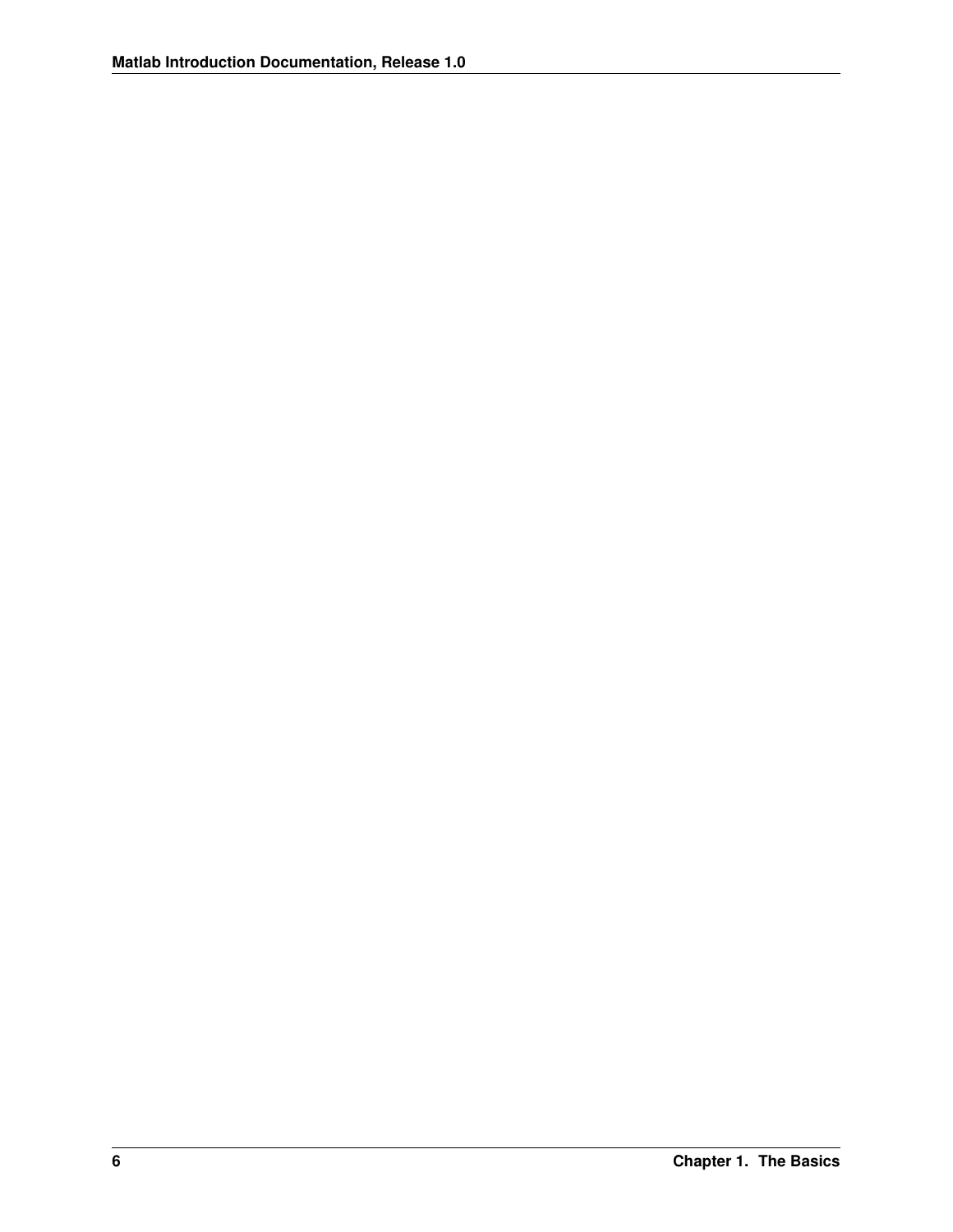## Writing Solid Code

### <span id="page-10-1"></span><span id="page-10-0"></span>**2.1 General Concepts**

### **2.1.1 Structured Programming**

Break down a process into chunks.

Package each chunk into a separate function.

A key idea: aside from an explicitly specified set of inputs and outputs, the function is independent of the rest of the world (*encapsulation*).

Write your code *[top down by stepwise refinement](http://www.eecs.wsu.edu/%7Ecs150/tdd.htm)*

- Start with an outline of the steps.
- For each step:
	- if it's trivial: write it out in [pseudo code.](https://en.wikipedia.org/wiki/Pseudocode)
	- it it's not: write another outline for that step
- Finally, translate the pseudo code into code.

Each function should be *short* and perform exactly *one task*.

### **2.1.2 Write reusable code**

- Write each function to be sufficiently general, so it can be reused in other projects.
- Over time, you will accumulate a library of code that can be used over and over.
- Example: Write code that produces marginal products, average costs, etc for a CES production function.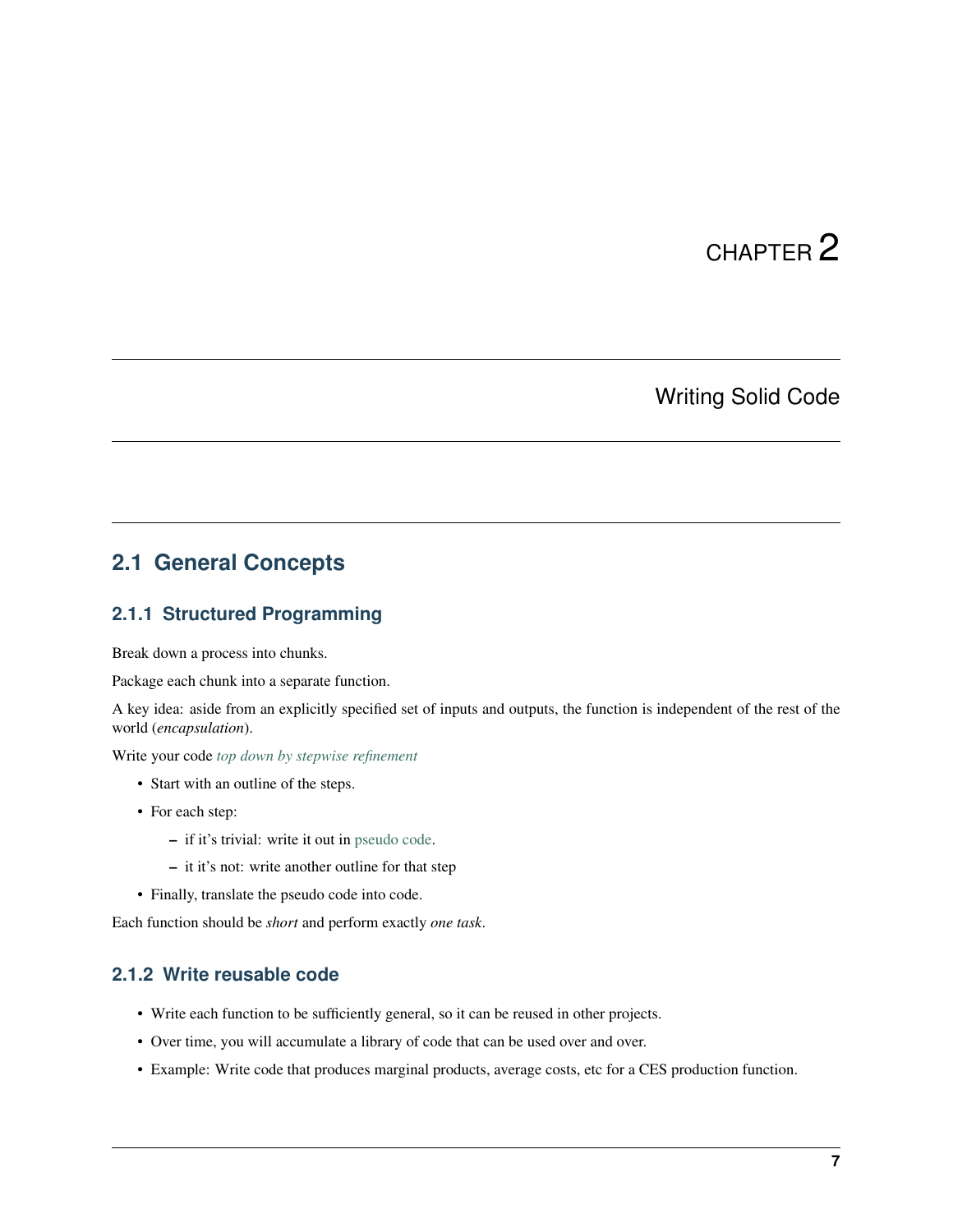### **2.1.3 Notes on Writing Code**

Read a good book on best practices in programming.

- 1. I see a lot of very poorly written code that is impossible to understand and not robust. Do yourself a favor and save a lot of time down the road by learning to how write quality code.
- 2. A book I like is "Writing Solid Code."

### <span id="page-11-0"></span>**2.2 Some rules**

- 1. No literals as in  $x = z \in \infty$  ([5,3]) or for i1 = 1 : 57. It's not robust and hard to read.
- 2. No global variables.
- 3. Don't worry about speed. Worry about robustness and transparency.
- 4. Unique names: I suffix all functions I write with a project code (e.g. var\_load\_sc.m, var\_save\_sc.m, etc). It avoids naming conflicts with other projects.
- 5. Your code should contain lots of self-testing code. Most code is so fast that the loss of speed is irrelevant. If it is relevant, have a switch that globally switches test code on and off.
- 6. Avoid using reserved words, in particular i as an index.

### **2.2.1 Style matters**

This point is hard to overstate. It is extremely important to write code that is easy to understand and easy to maintain.

In practice, you often revisit programs months or years after they were written. They need to be well documented and well structured.

The programs needed to solve a stochastic OLG model have thousands of lines of code. The only way to understand something this complex is to break it into logical, self-contained pieces (a function that solves the household problem, another that solves the firm problem, etc.).

One example of how important this is:

Air traffic control centers still operate with hardware from the 1970s. The reason is that nobody understands the software well enough to port it to new hardware.

The FAA has already spent billions of dollars on unsuccessful attempts to rewrite this mess.

Another example is the Space Shuttle, which runs (now "ran") on hardware from the 1960s. The reason is again that the software engineers can no longer understand the existing code.

There are many books on good programming style. One that I like is *Writing Solid Code* by Steve Maguire. Read it!

### **2.2.2 Avoid literals**

Your code should rarely use specific values for any object. When you refer to an object, do so by its name.

For example, create variables to hold directory names and constants. The reason is that code is otherwise hard to change and maintain.

Imagine you set some parameter sigma=2, but refer to it as 2 in your code instead of sigma. If you decide to try sigma = 3, you need to locate and change every occurrence of sigma in your code. It's a mess.

The Golden Rule is: Every literal must have a name. Its value is defined in one place only.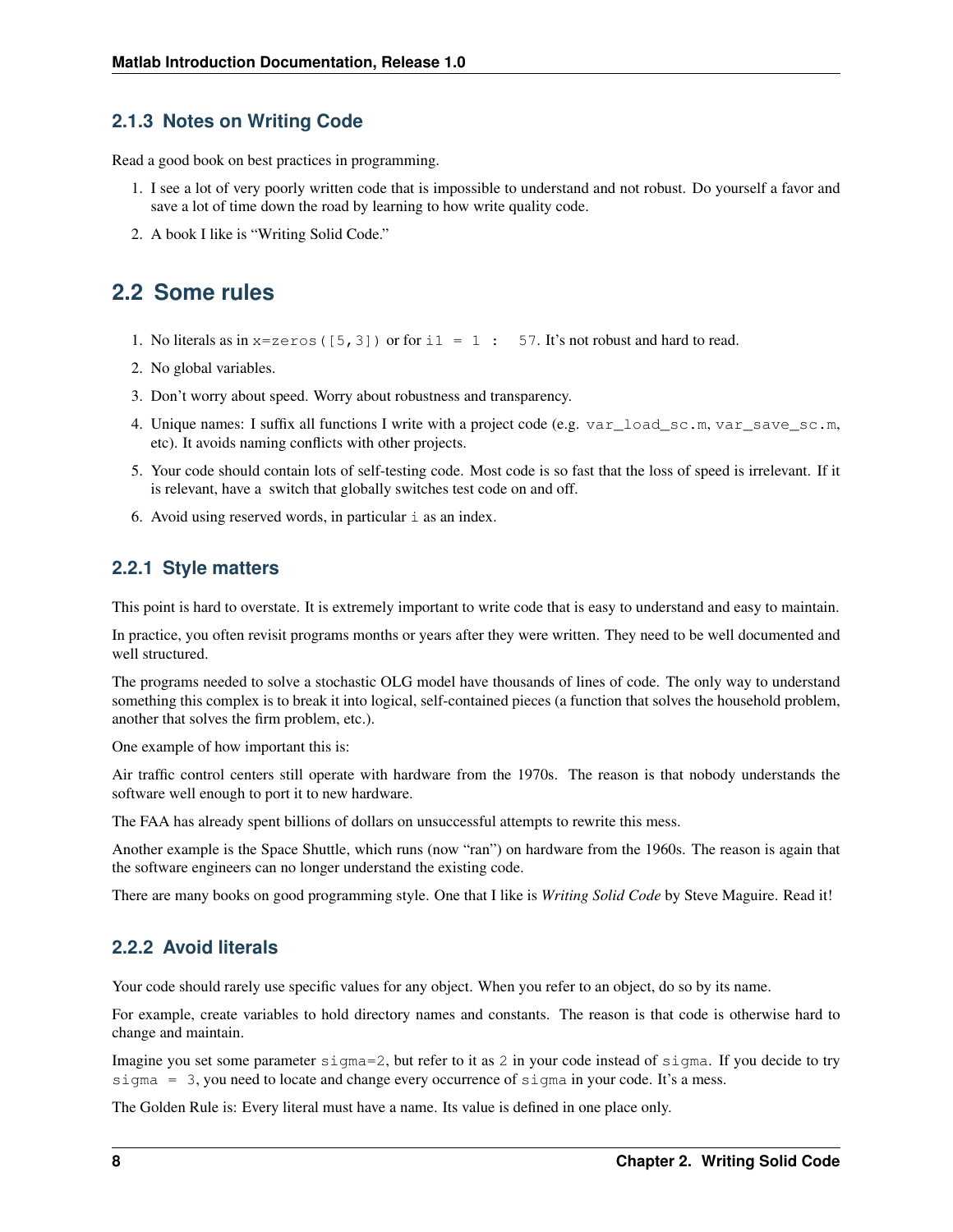Related to this: do not hard-code *functional forms*.

If you want to compute the marginal product of capital, write a function for it. Otherwise, if you want to switch from Cobb-Douglas to CES, you have to rewrite all your programs.

• [Object oriented programming](https://en.wikipedia.org/wiki/Object-oriented_programming) makes it easy to swap out entire parts of a model. We will talk about this later.

### **2.2.3 Self-Test Code**

Your code should test itself automatically and periodically.

Embed error catching code everywhere (use [valideattributes\)](http://www.mathworks.com/help/matlab/ref/validateattributes.html).

Catching bugs early makes them easier to find.

A trick to prevent your code from getting slowed down by self-testing:

- add a debugging switch as an input argument to each function (I call it dbq).
- if dbg is 0: go for speed and turn off self-testing
- if dbg > 10, run all self-test code

The process is then:

- 1. Write code. Make sure it runs (correct syntax).
- 2. Make sure it is correct (run all self-test code slow)
- 3. When you are confident that your code is good, set  $dbq = 0$  and go for speed
- 4. But every now and then, randomly switch dbg on so that self tests are run (little cost in terms of run time; a lot of gain in terms of confidence in your code).

#### **2.2.4 Automated Unit Testing**

The golden rule:

When you write a function, write a test function to go with it.

It is hard to overstate the importance of automated testing. It gives you peace of mind. When you change some code, you can simply rerun your test suite and ensure that nothing has been broken.

The key is to fully automate the testing. Your project should have a single function that runs all tests in order.

All programming languages have unit testing frameworks that make it easy to automate this process. Matlab's framework is described [here.](https://www.mathworks.com/help/matlab/matlab-unit-test-framework.html)

#### **2.2.5 Optimization**

Optimization refers to program modifications that speed up execution.

Think before you optimize!

Most code runs so fast that optimization is simply a waste of time.

Also: Beware of your intuition about where the program spends most of its time.

Here is an example: Consider the function that solves a stochastic OLG model.

It turns out that it spends 80% of its time running the Matlab interpolation function interp1!

There is little point optimizing the rest of the code.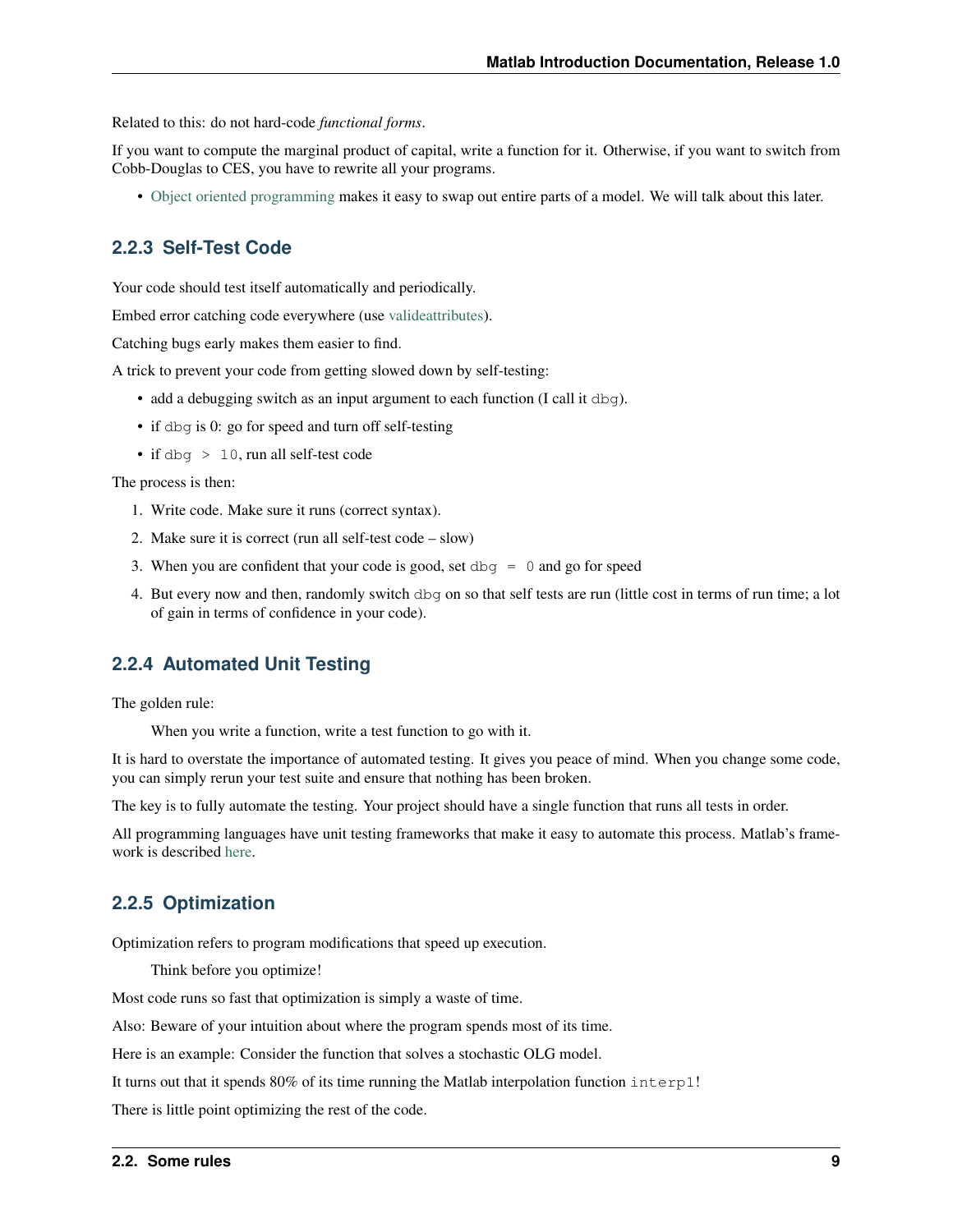To find out what makes your program slow, run the Matlab [profiler.](http://www.mathworks.com/help/matlab/ref/profile.html)

Some of Matlab's built-in functions are extremely slow.

- Two examples are interp1 and sub2ind.
- It is easy to write replacements that run ten times faster.
- The [Lightspeed](http://research.microsoft.com/en-us/um/people/minka/software/lightspeed/) library contains faster versions of built-in functions.

### <span id="page-13-0"></span>**2.3 Common mistakes**

#### **2.3.1 Passing arguments in the wrong order.**

Matlab does not check the types of arguments.

Often functions have lots of input arguments.

It is easy to confuse the order and write my fun (b, a) instead of my fun (a, b).

To avoid this: check that inputs have admissible values.

#### **2.3.2 Passing too few arguments.**

Matlab permits to omit input or output arguments when calling a function.

It is useful to check that the number of input arguments is as expected using [nargin.](http://www.mathworks.com/help/matlab/ref/nargin.html)

#### **2.3.3 Reusing variable names.**

Matlab does not permit explicit declaration of variables. It is therefore easy to use a variable name twice without noticing.

#### **2.3.4 Indexing problems.**

It is easy to make mistakes when extracting elements from matrices. This is especially true for code that wraps a loop into a single line of code.

For example, this is easy to read:

```
for ix = 1 : nxzV(ix) = xV(ix+2) + yV(nx + 2 - ix);end
```
This is the same thing, more compact but harder to read:

 $zV = xV(3 : nx+2) + yV(nx+1 : -1 : 2);$ 

Tip: Write out code explicitly. Once it works, one can still make it faster (if that is even worthwhile).

Another common indexing mistake is to use too few arguments. For example:

 $x = \text{rand}([3, 4])$ ;  $y = x(3)$ ;

This should produce a syntax error, but it does not. Instead, it flattens x into a vector and then takes the 3rd element.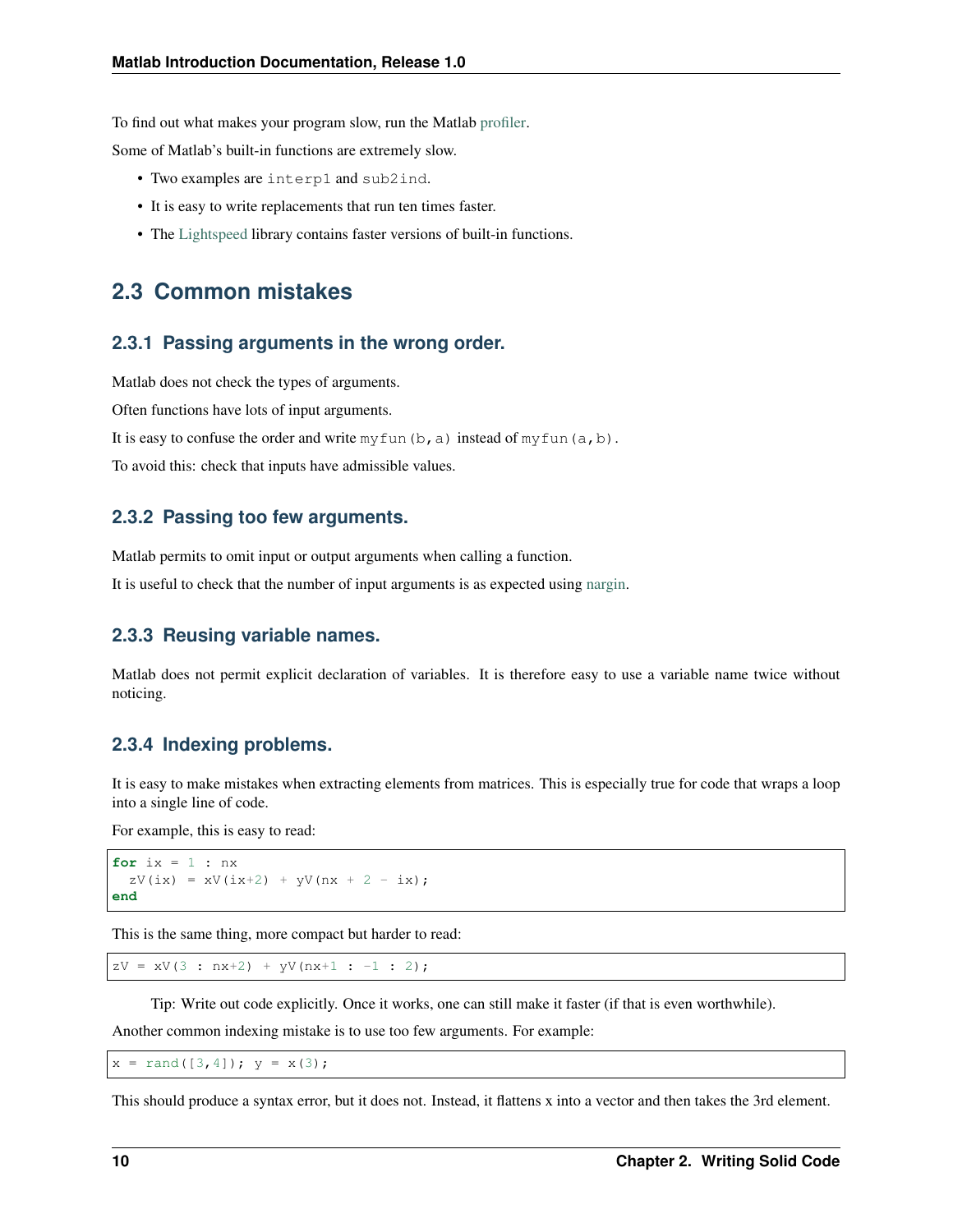# <span id="page-14-0"></span>**2.4 Material for Economists**

[Quantitative Economics](http://quant-econ.net/index.html) by Sargent and Stachursky

• a really nice collection of lectures and exercises that covers both programming and the economics of the material (in Julia and Python)

[Tony Smith: Tips for quantitative work in economics](http://aida.wss.yale.edu/smith/econ561a/compute6.pdf)

# <span id="page-14-1"></span>**2.5 Matlab Material**

- 1. [Mathworks style guidelines](http://www.mathworks.com/matlabcentral/linkexchange/links/1100-matlab-programming-style-guidelines)
- 2. [Datatool style guidelines](http://www.datatool.com/downloads/matlab_style_guidelines.pdf)
- 3. Johnson: Elements of Matlab Style (Book)
- 4. [Good Matlab Practices](http://www.mathworks.com/matlabcentral/fileexchange/2371)
- 5. [Best practices for scientific computing](http://www.plosbiology.org/article/info%3Adoi%2F10.1371%2Fjournal.pbio.1001745#s2)

# <span id="page-14-2"></span>**2.6 Material Not for Economists**

1. [Lifehacker: teach yourself how to code](http://lifehacker.com/top-10-ways-to-teach-yourself-to-code-1684250889)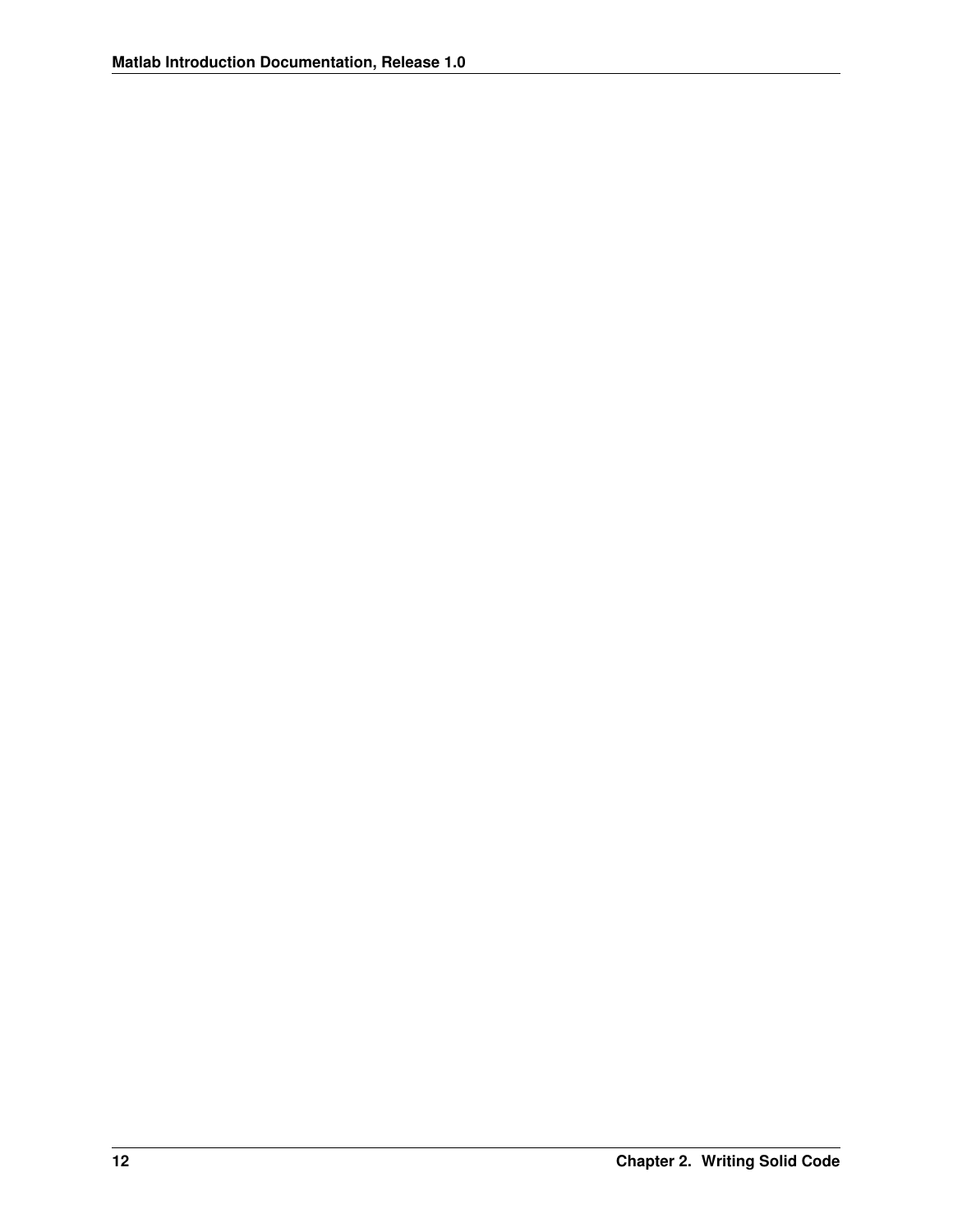Data Types

<span id="page-16-0"></span>Matlab knows the following data types:

- 1. Matrices of floating point numbers. Vectors and scalars are special cases.
- 2. Text strings. These are really vectors of characters to Matlab.
- 3. Structures.
- 4. Cell arrays.

Then there are more specialized datatypes such as tables.

You can also define your own data types. We will talk about that more later (see [object oriented programming\)](oop.html).

The type of a variable is not fixed.

The following is perfectly fine code (and a popular source of errors).

 $a = 1;$  $a = 'a string';$ 

## <span id="page-16-1"></span>**3.1 Vectors**

To create a vector, simply fill it with values:

```
a = [1, 2, 3];disp(a);
1 2 3
```
Matlab knows row and column vectors:

```
b = [1; 2; 3];disp(b);
1
```
(continues on next page)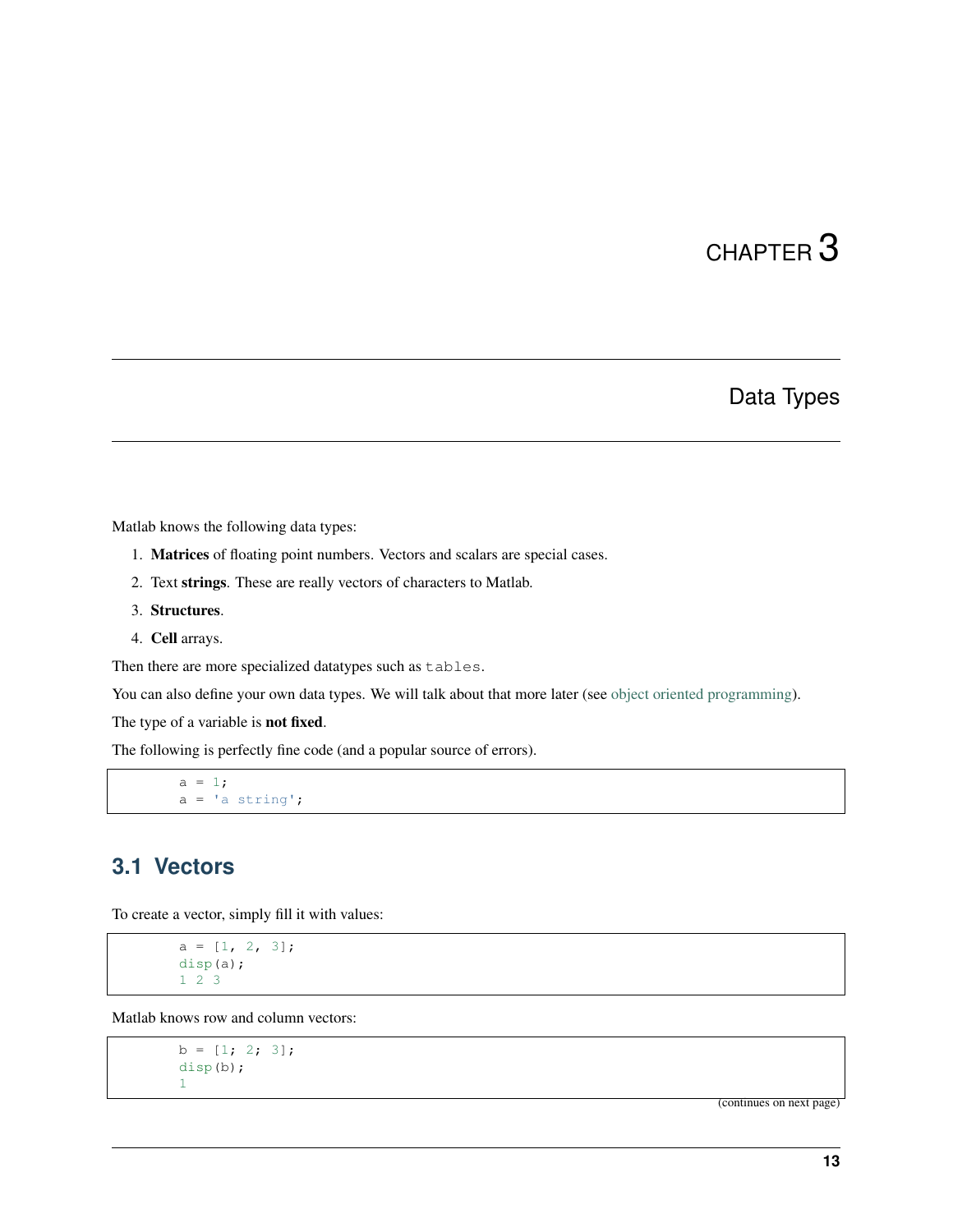(continued from previous page)

```
2
3
disp(a*b);
14
```
### **3.1.1 The colon operator**

The colon : makes a vector of sequential numbers:

```
disp(1 : 4);
1 2 3 4
% Now with step size 3
disp(1 : 3 : 10);
1 4 7 10
```
### **3.1.2 Indexing**

To extract elements from a vector, hand it a list (vector) of indices.

```
\Rightarrow a = [2, 3, 4, 5];
>> disp(a[1, 3]);
2 4
```
The vector of indices can be constructed with the colon operator:

 $a = 11 : 20;$  disp( $a(2 : 2 : 6)$ ); 12 14 16

Any vector can be used to index elements:

```
idxV = [2 5 8]; disp(a(idxV));12 15 18
```
Then there is [logical indexing.](http://blogs.mathworks.com/steve/2008/01/28/logical-indexing/)

```
\Rightarrow a = 11 : 20; idxV = (a > 15);
>> disp(idxV)
   0 0 0 0 0 1 1 1 1 1
>> disp(a(idxV))
  16 17 18 19 20
```
See also the [find](http://www.mathworks.com/help/matlab/ref/find.html) function for a similar idea.

#### **Exercises**

Start with  $x = 1$  : 3 : 30.

- 1. Find all even elements.
- 2. Find all elements between 5 and 20.
- 3. Set all even elements to their negative values.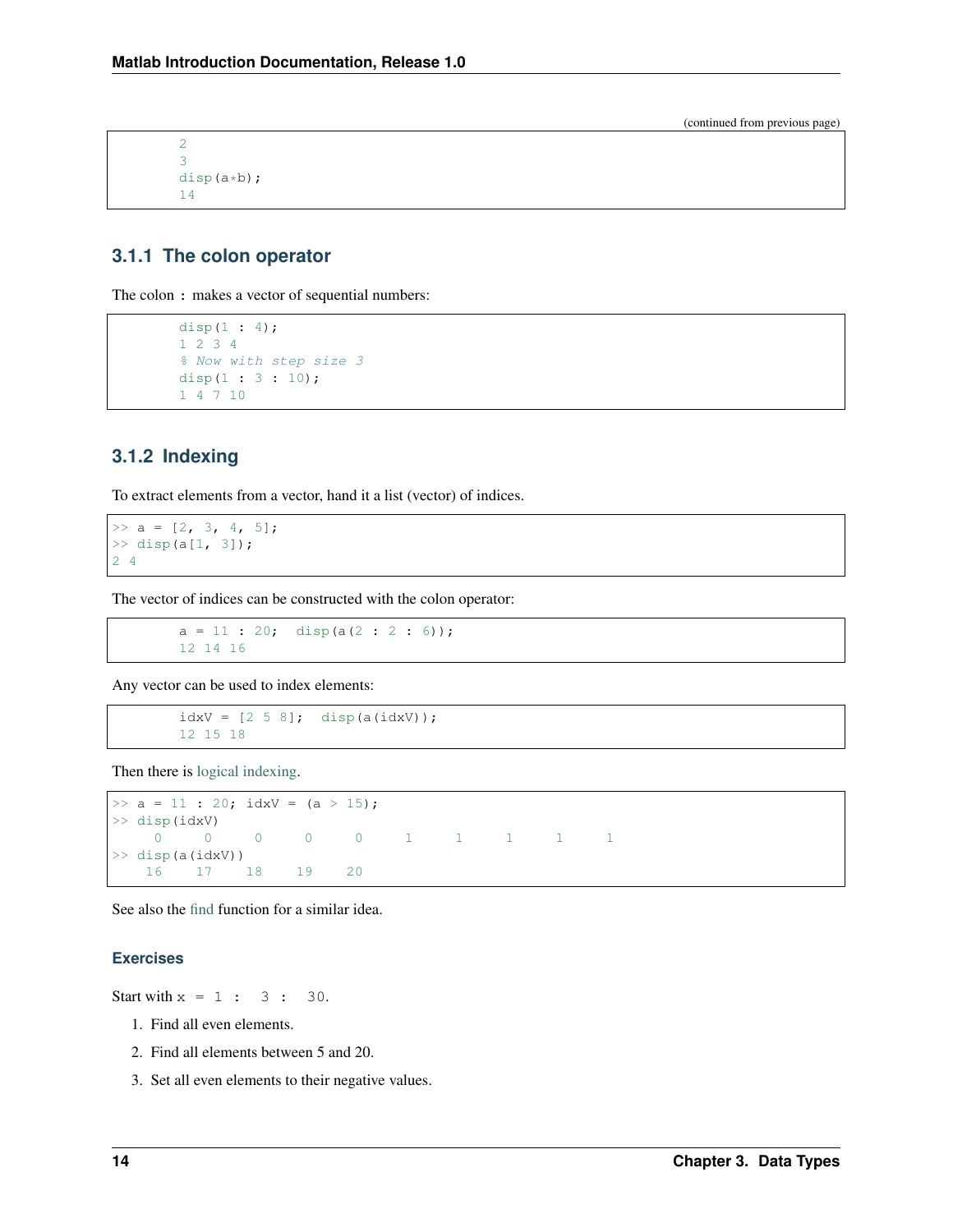## <span id="page-18-0"></span>**3.2 Matrices**

A matrix is an n-dimensional array of numbers. One can also have arrays of other data types (see *[cell arrays](#page-20-1)*).

To create a matrix, simply fill it with values.

```
a = [1 2 3; 4 5 6]; \text{ disp}(a);1 2 3
4 5 6
```
Many commands work directly on matrices.

```
a = [1 2 3]; b = [2; 1; 1]; disp(a * b);7
disp(b * a);2 4 6
1 2 3
1 2 3
```
To extract elements:

```
c = b * a; disp(c(1:2, 2:3));
4 6
2 3
```
To extract all elements:

```
disp(c(1,:));2 4 6
```
But note: c(:) yields all elements flattened into a vector!

```
disp(c(:)');
2 1 1 4 2 2 6 3 3
```
To extract a list of elements, use sub2ind.

```
c = [1 2 3; 4 5 6];idxV = sub2ind(size(c), [1,2], [2,3]);
>> c(idxV)
ans =2 6
\gg disp([c(1,2), c(2,3)])
    2 6
```
### **3.2.1 Matrix Pitfalls**

**Incorrect Indexing**

 $c = [1 2 3; 4 5 6]; disp(c(5))$ 3

 $c(5)$  should be a syntax error, but instead yields the 5th element of the flattened  $c():$  matrix!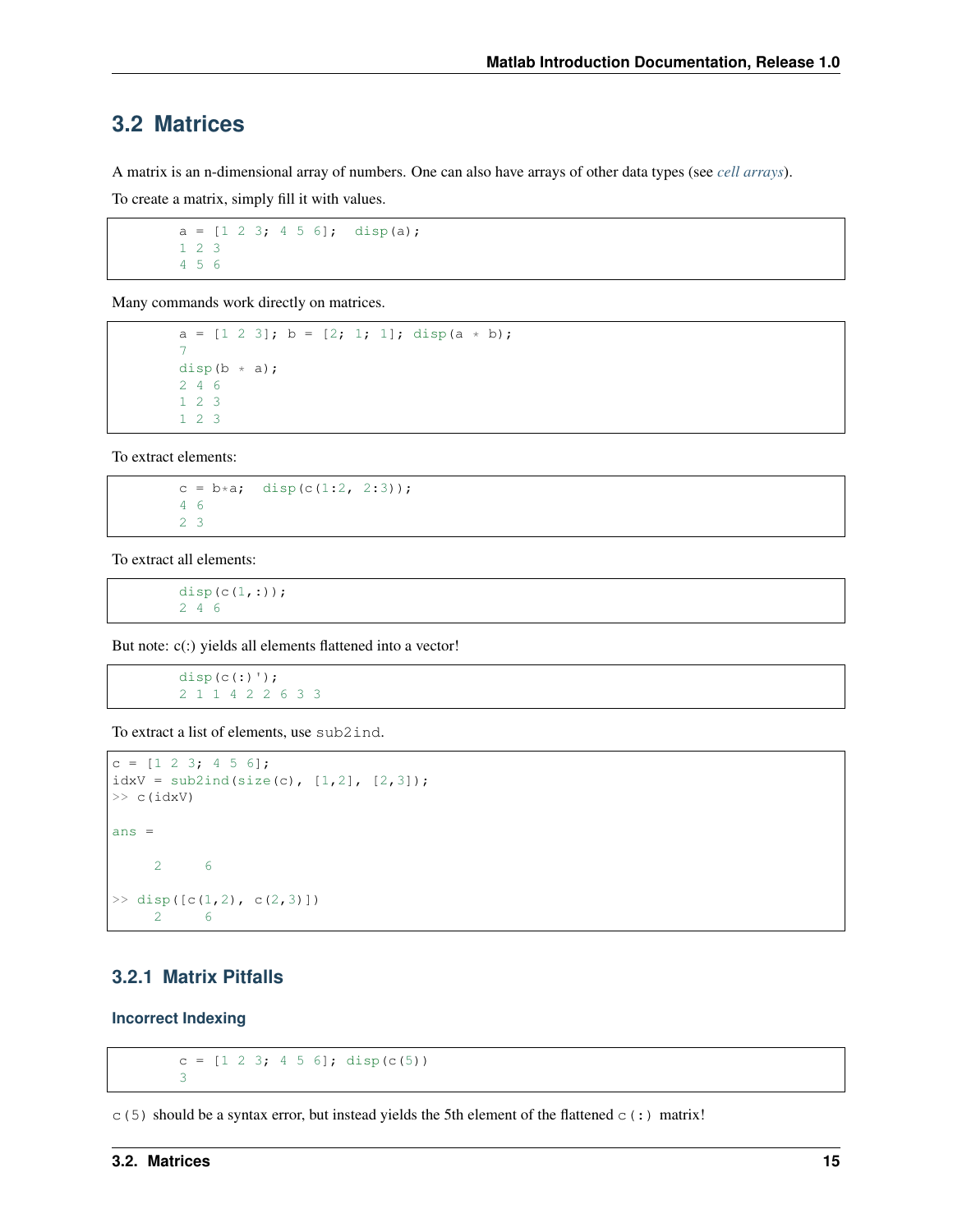**Matrix dimensions change when you add elements.**

```
>> x=1;
>> x(2, 2) = 2x =1 0
    0 2
```
This is a common source of bugs and one of the most counterproductive features of Matlab.

## <span id="page-19-0"></span>**3.3 Multi-dimensional matrices**

Matlab matrices can have more than 2 dimensions.

```
a = \text{rand}([3, 2, 5]);
size(a)
ans =
3 2 5
a(:,:,3)ans =0.9218 0.4057
0.7382 0.9355
0.1763 0.9169
```
Sub-matrices work just like ordinary 2-dimensional matrices.

But:  $a(:,1,:)$  is not a 2D matrix. It's a 3D matrix with a singleton 2nd dimension.

### **3.3.1 Matrix Exercises**

- 1. Construct a matrix A with elements  $[2,4,\ldots,20]$  in row 1 and  $[1,4,7,\ldots,28]$  in row 2.
- 2. Replace row 1 with its square.
- 3. Find all columns where row  $1 > row 2$ .
- 4. Let x=ones(10,1). Compute Ax.

### <span id="page-19-1"></span>**3.4 Structures**

Structures are containers for variables of different types.

They are defined by simply adding element to a blank structure.

### **3.4.1 Example:**

Store the contact information for a person.

```
contactS.Name = 'John Doe';
contactS.Age = 37;
```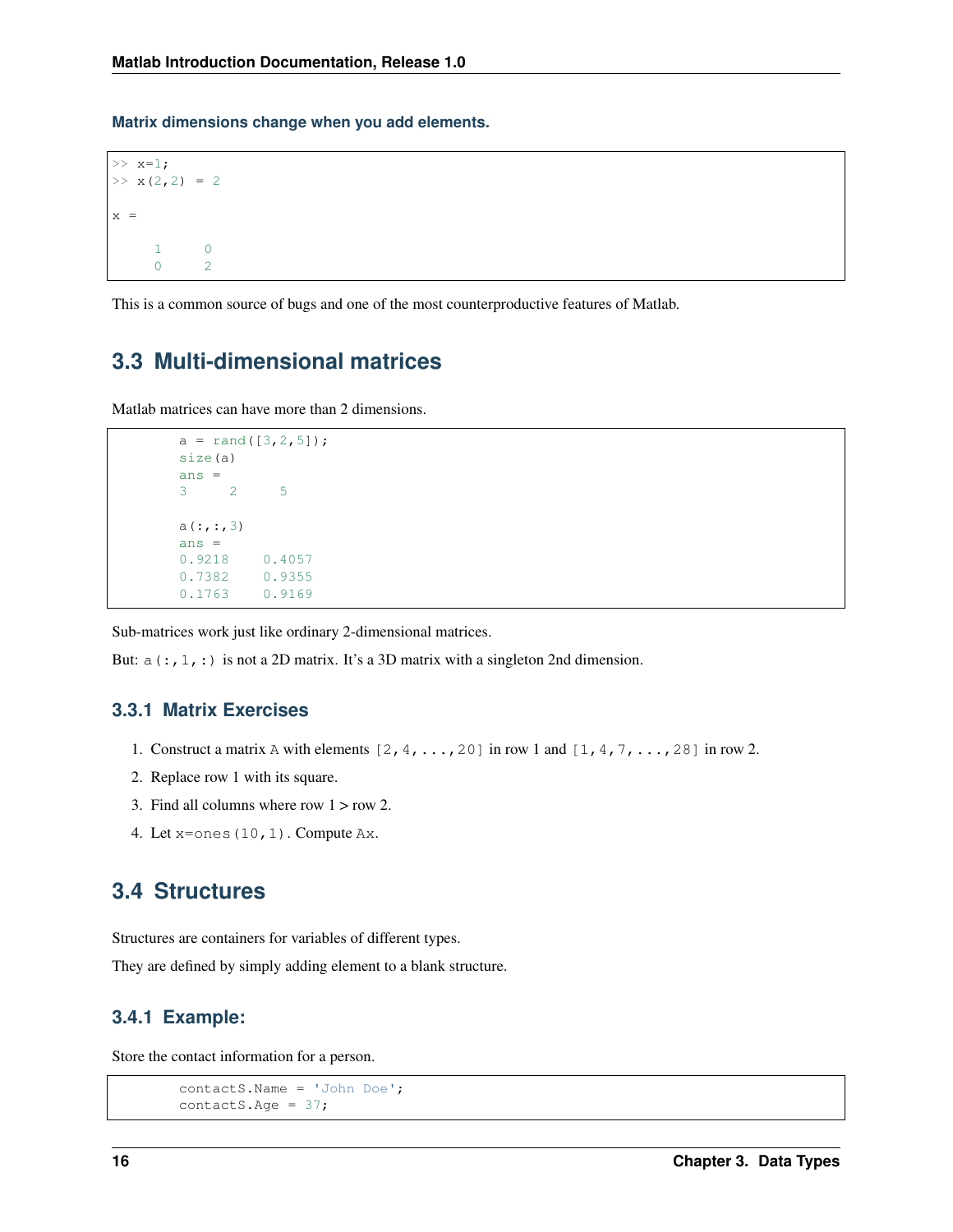The elements are accessed by name:

```
disp(contactS.Age);
37
```
One can have [structure arrays,](http://www.mathworks.com/help/matlab/ref/struct.html) but they are tricky because each element must be a structure with the same fields.

Often, *[cell arrays](#page-20-1)* are more useful.

#### **3.4.2 Where structures are useful**

Use a structure to pass a large number of arguments to a function.

- Example: Set of parameters and prices for solving a household problem.
- Example: Our models store all fixed parameters in a structure that is passed to essentially all functions.

Structures can make code robust against changes.

• Example: Add a preference parameter to the model. Only the household code needs to be changed. Other programs use the same structure to look up model parameters.

### <span id="page-20-0"></span>**3.5 Text Strings**

To Matlab, a text string is a vector of characters. And a character is represented by a number.

Therefore: most vector operations work on text strings.

Example:

```
myName = 'Hendricks'; disp(myName(5:8));
rick
disp(myName(5) == 'r;
1
```
### **3.5.1 sprintf**

sprintf produces formatted text from (usually) numerical inputs.

The syntax is almost the same as in C. Read the manual for details.

Example:

```
sprintf('Integer: %i. Float: %5.2f. String: %s', 5, 3.71, 'test')
ans =Integer: 5. Float: 3.71. String: test
```
### <span id="page-20-1"></span>**3.6 Cell Arrays**

A [cell array](http://www.mathworks.com/help/matlab/cell-arrays.html) is an n-dimensional array of mixed data.

Each cell can hold a different data type.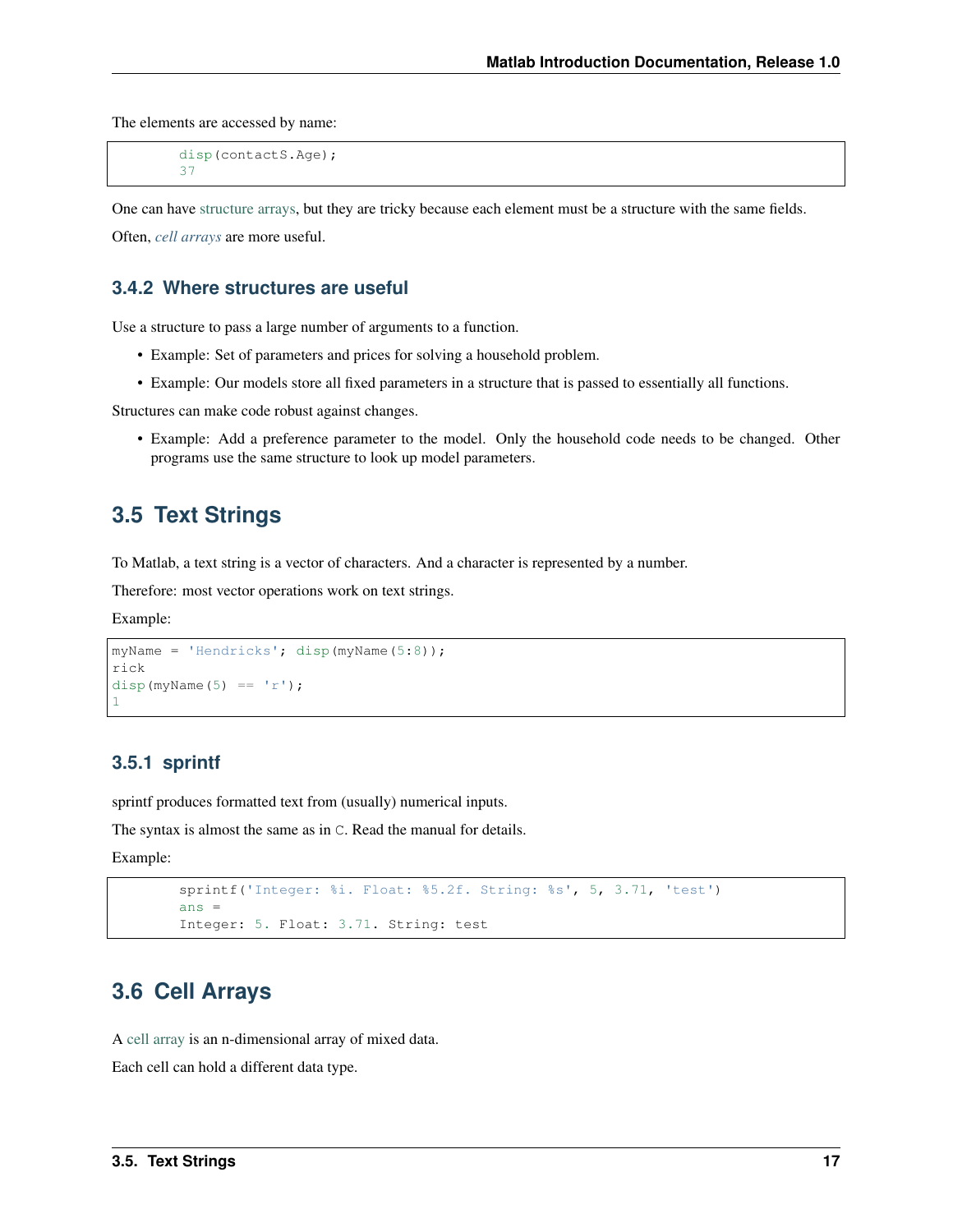```
\Rightarrow x = {'abc', 17; [3,4,5], {1, 2}}
x ='abc' [ 17]
   [1x3 double] {1x2 cell}
\gg disp(x{1,1})
abc
>> disp(x\{2,1\})
    3 4 5
```
Uses:

• most common: replacement for structure array when one is not sure that all elements have the same fields.

## <span id="page-21-0"></span>**3.7 Numeric Precision**

By default, numeric variables are stored as double (double precision float, 64 bit).

Even if you define  $x=1$ , it is a double.

```
>> x=1;
>> class(x)
ans =
double
```
If you work with large (simulated) datasets, you may want to store matrices in formats that take less storage.

```
>> x = ones([1,3], 'uint8')x =\begin{array}{cccc} 1 & \hspace{.1cm} 1 & \hspace{.1cm} 1 \end{array}
```
This leads to some nice opportunities for errors about which Matlab helpfully does not complain (another Matlab bug).

 $>> x(2) = 1e5$  $x =$ 1 255 1

The number assigned to  $\times$  was too large for an 8 bit integer. It gets truncated without warning.

Worse, applying common numeric operations to integers returns integers:

```
>> y = x/2y =1 128 1
\gg class(y)
ans =uint8
```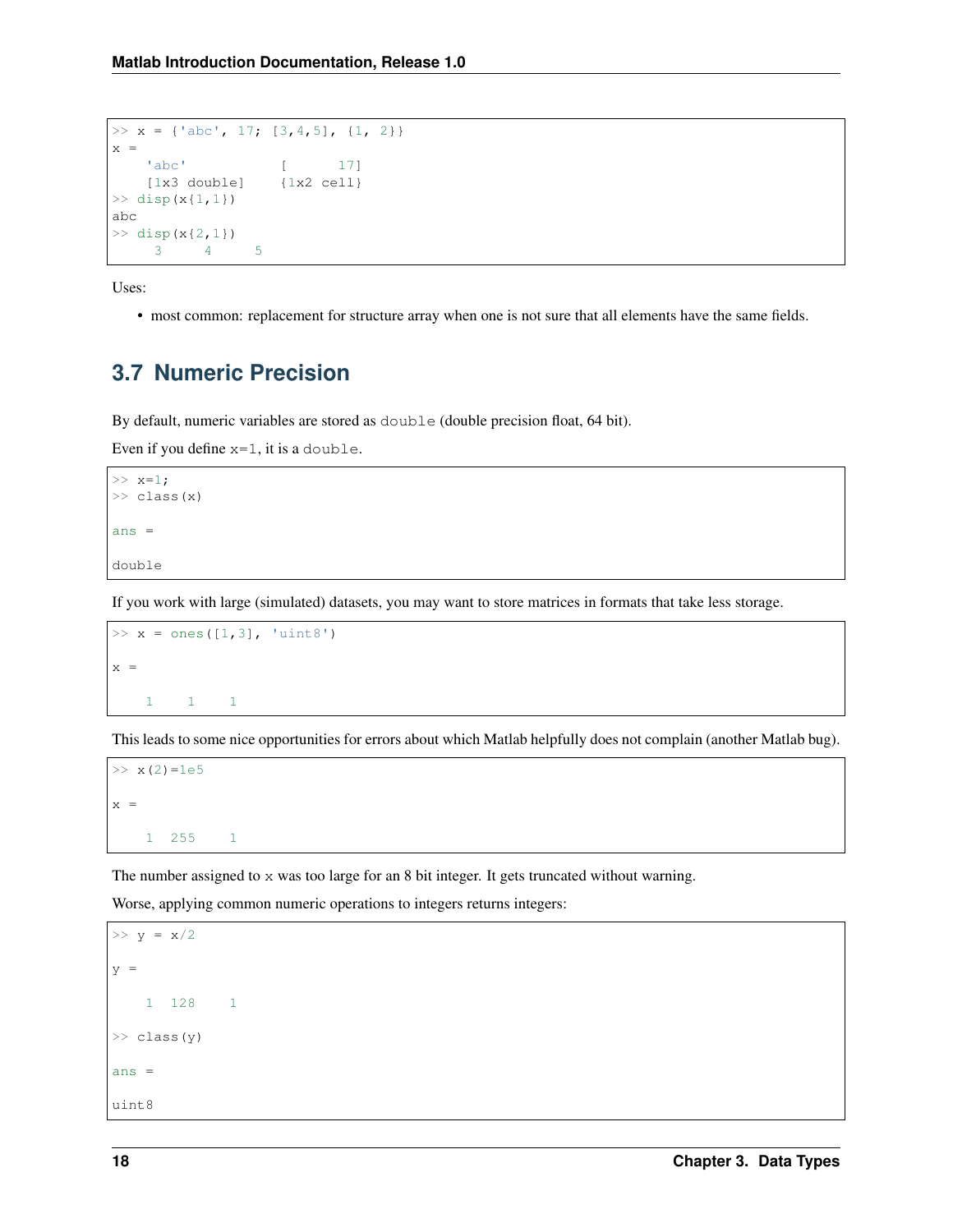Rule of thumb: Store large datsets in low precision. Make everything double the moment you load it.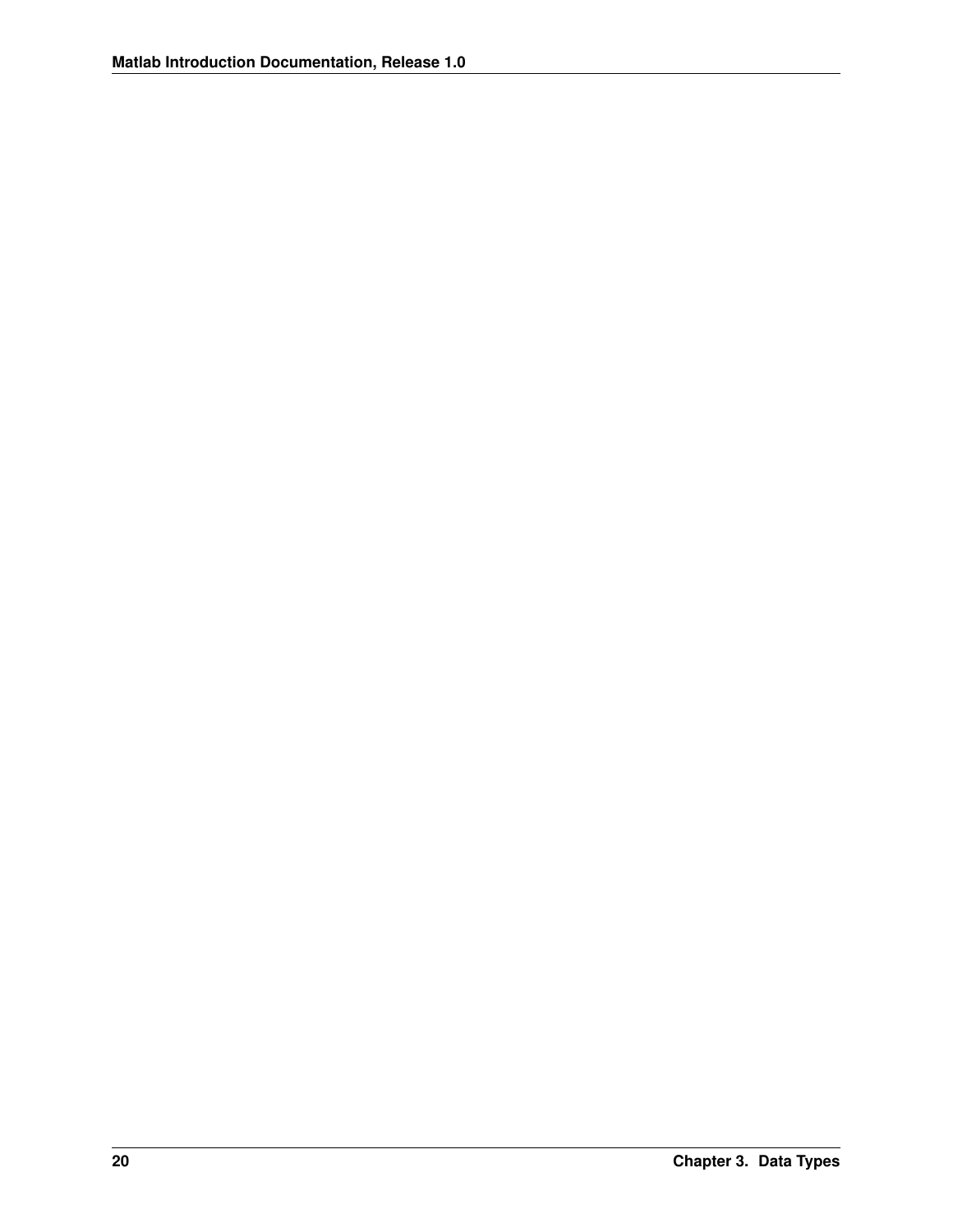# Editing and Debugging

### <span id="page-24-1"></span><span id="page-24-0"></span>**4.1 The Editor**

Matlab has a built-in editor.

Benefit: Integration with the command processor. When a crash occurs, you can inspect variables in the editor.

### **4.1.1 Editor Tips**

[Cell mode](http://www.mathworks.com/help/matlab/matlab_prog/run-sections-of-programs.html)

- Start a line with %% and it becomes a collapsible cell. That makes moving around the editor easier.
- One can do other things with cells (e.g., run a portion of code; collapse it; etc.)

#### Comments

- Use lots of comments to make your code readable.
- Block comments are enclosed with  $\S \$ ...  $\S$

#### [Mlint](http://www.mathworks.com/help/matlab/matlab_prog/check-code-for-errors-and-warnings.html)

• highlights questionable syntax or errors

# <span id="page-24-2"></span>**4.2 Debugging**

Debugging means locating program errors.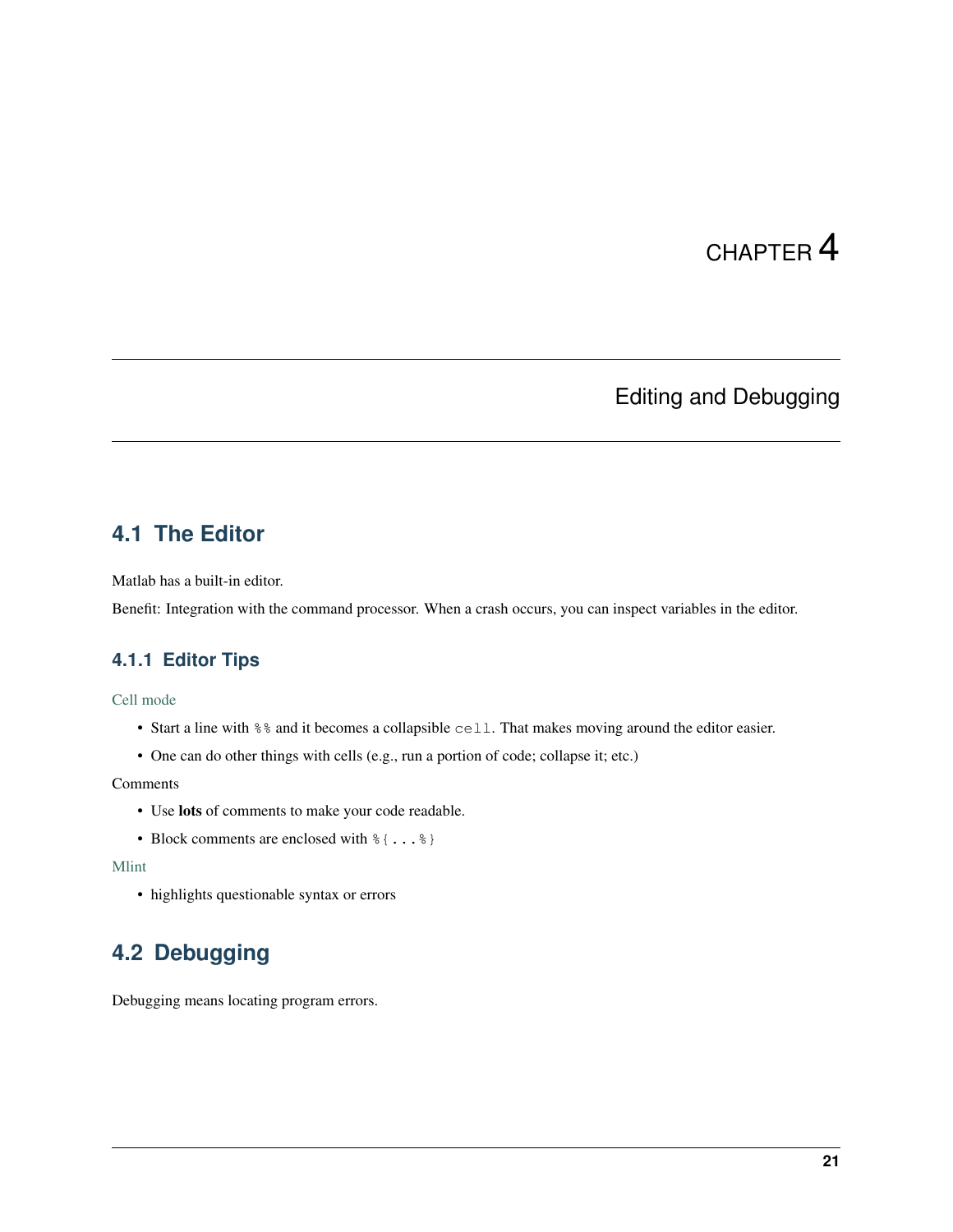### **4.2.1 keyboard command**

A useful command for debugging is [keyboard.](www.mathworks.com/help/matlab/ref/keyboard.html) It halts program execution and returns the user to the command line. Any commands can then be executed as if the program itself contained those commands. In particular, one can inspect the values of all local variables.

Setting [break points](http://www.mathworks.com/help/matlab/matlab_prog/debugging-process-and-features.html) has a similar effect.

### **4.2.2 Debugging mode**

Matlab can switch to a debugging mode that allows the user to inspect the state of a program when it crashes.

To switch on debugging mode, type dbstop error

To end debugging mode type dbclear all

When a program crashes, it is halted and the command prompt is activated. The effect is exactly the same as placing a keyboard statement at the point where the program crashed.

To end debugging, type dbquit This stops the program.

### **4.2.3 Tips**

Write test functions for every sub-routine you write. Never assume that a new program will run correctly.

Write a test\_all functions that runs all the tests in one go.

Embed self-test code in your programs.

#### **Check everything you can.**

- Is the number of input arguments correct?
- Are the input arguments of the right type and dimension?
- Are they in admissible ranges?
- Are intermediate results admissible?
- Are the output arguments acceptable?

By checking all the time, errors are spotted as early as possible which makes them much easier to fix.

See [validateattributes](www.mathworks.com/help/matlab/ref/validateattributes.html) for an easy way of implementing all of this.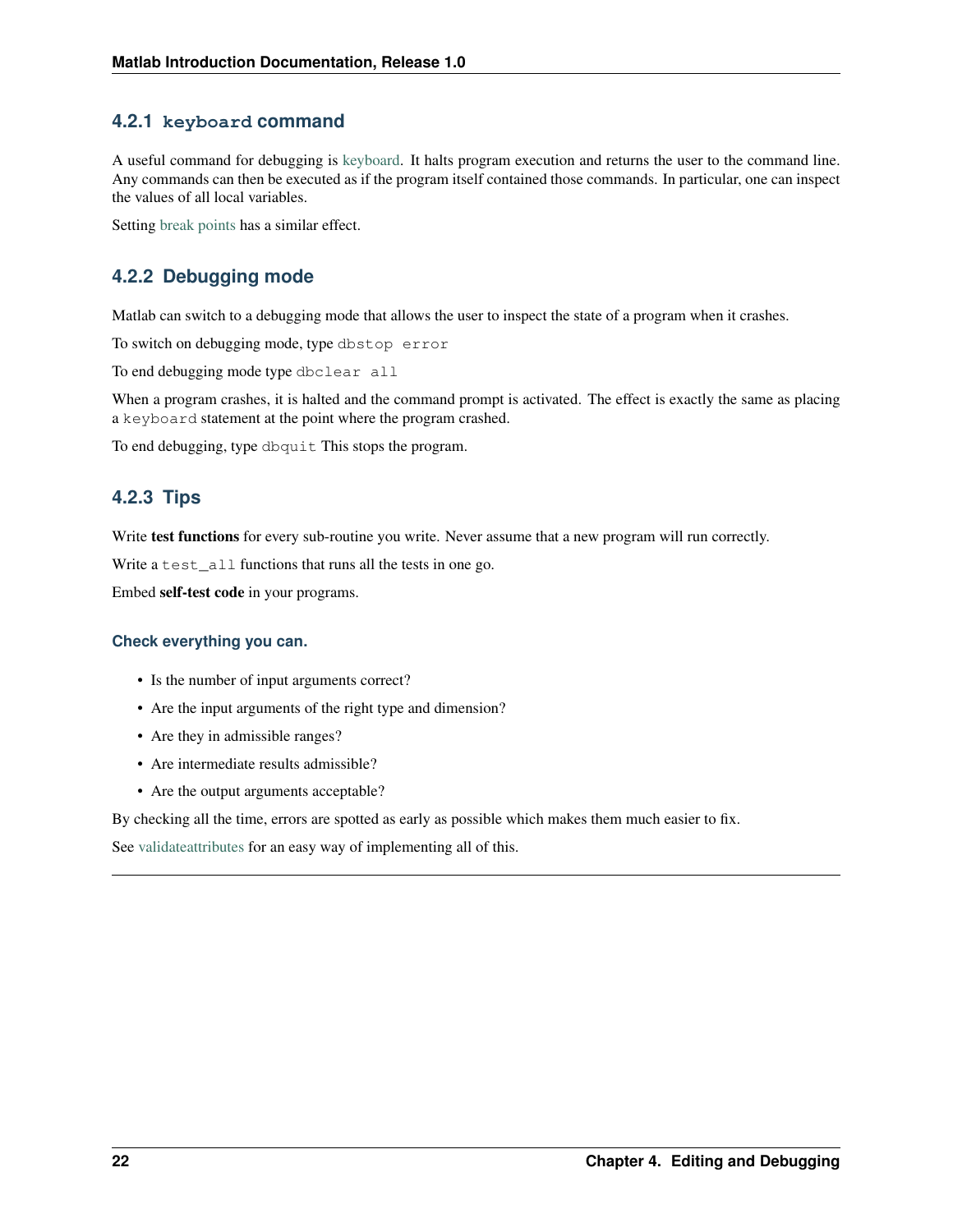# Functions and Scripts

## <span id="page-26-1"></span><span id="page-26-0"></span>**5.1 Encapsulation**

A key idea of [structured programming:](programming.html#structured-programming)

- package code into self-contained functions
- avoid side effects

A function should only change the rest of the world through the outputs it explicitly returns. This is called [encapsula](https://en.wikipedia.org/wiki/Encapsulation_(computer_programming)[tion.](https://en.wikipedia.org/wiki/Encapsulation_(computer_programming)

For this to work, all variables inside a function must be invisible to other code – they are local.

### **5.1.1 Example:**

```
function y = f(x)a = 5;y = x + a;end
% Command line:
>> a = 3; y = f(0); disp(y)
5
>> disp(a)
3
% Now the converse
function y = g(x)z = x + a;end
>> g(0)
% Error: `a is not defined`
```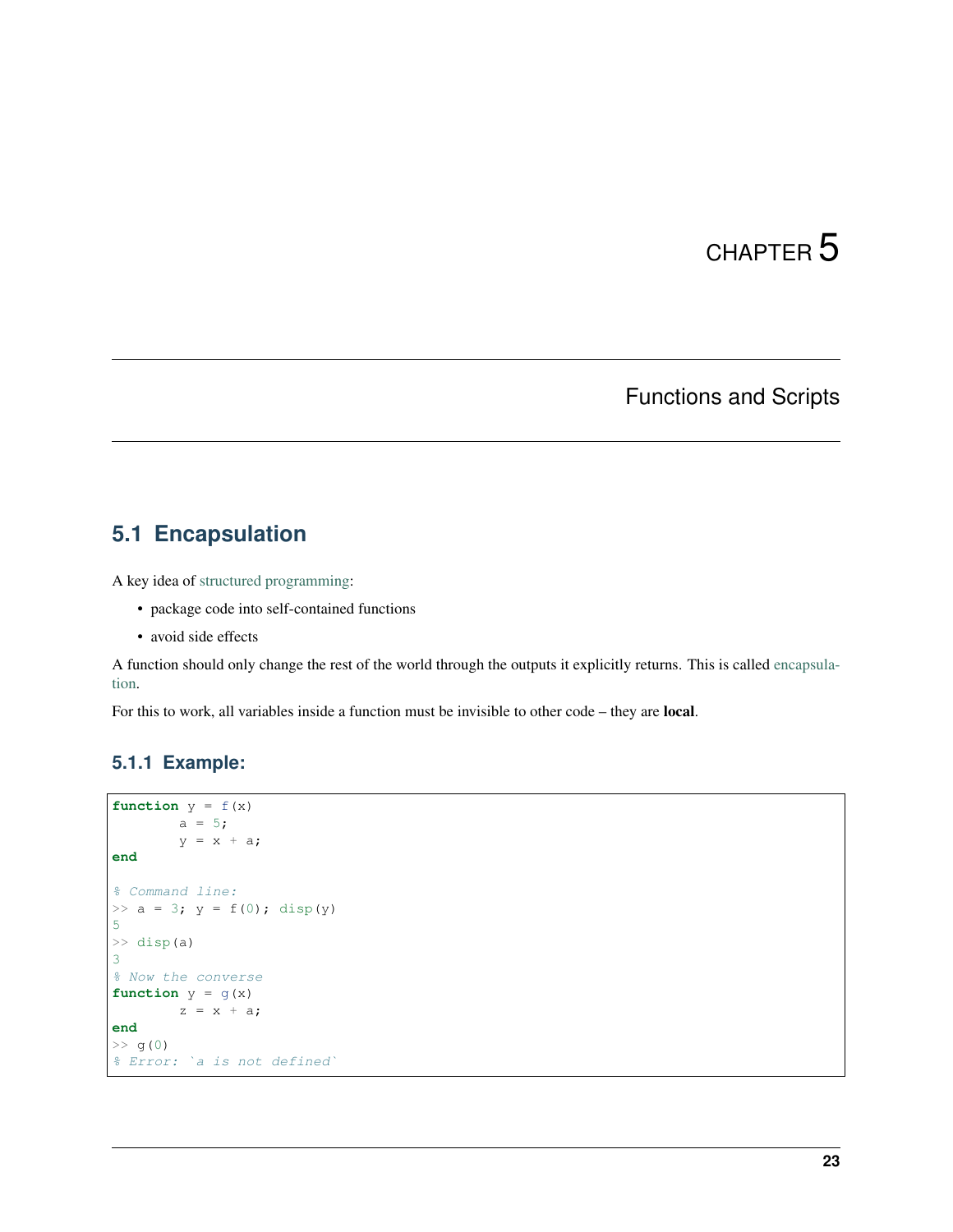### <span id="page-27-0"></span>**5.2 Namespaces**

A [namespace](https://en.wikipedia.org/wiki/Namespace) is a set of functions or scripts that can "see" the same objects.

Example:

- In the function  $f(x)$  above, a was in  $f(x)$ 's namespace, but not in g(x)'s.
- Conversely, the a inside  $f(x)$  is local and not in the command line's namespace.

In Matlab, there are only 2 namespaces:

- 1. Global: this is what you can access from the command line.
- 2. Local: inside a function.

Note: This is not exactly true because there are [nested functions.](http://www.mathworks.com/help/matlab/matlab_prog/nested-functions.html?s_tid=gn_loc_drop)

This means in particular that all global variables and all functions are visible everywhere. Their names must be unique.

Other languages have more control over namespaces (using "modules").

### <span id="page-27-1"></span>**5.3 Functions versus Scripts**

[Scripts](http://www.mathworks.com/help/matlab/matlab_prog/create-scripts.html) are simply collections of commands that are run as if they were typed at the command prompt.

Scripts run in the [global](http://www.mathworks.com/help/matlab/ref/global.html) workspace. This is, generally speaking, not good. They create side effects. Rule of thumb:

Always use functions, never scripts!

[Functions](http://www.mathworks.com/help/matlab/ref/function.html) are similar to scripts with one crucial difference:

- All variables inside a function are private.
- Other functions cannot see the variables inside a function (*encapsulation*).
- Any variable a function should know must be passed to it as an input argument.
- Any variable to be retained after the function finishes must be passed out of it as a return argument.

An important principle of structured programming:

#### Package a well-defined task into a function with a simple interface.

A function looks like this

```
function [y1, y2] = \text{frame}(x1, x2)% Do stuff with x1 and x2 to generate y1 and y2
end
```
This would be stored in a text file called fname.m.

A side note: Even built-in Matlab commands are often written in Matlab.

Try open sub2ind. You get to see (and you can modify) the source code for the built-in sub2ind command (sub2ind.m).

Now try open zeros. This opens zeros.m.

- you get an m-file that is blank except for comments
- this means: zeros is not written in Matlab (it's truly built-in)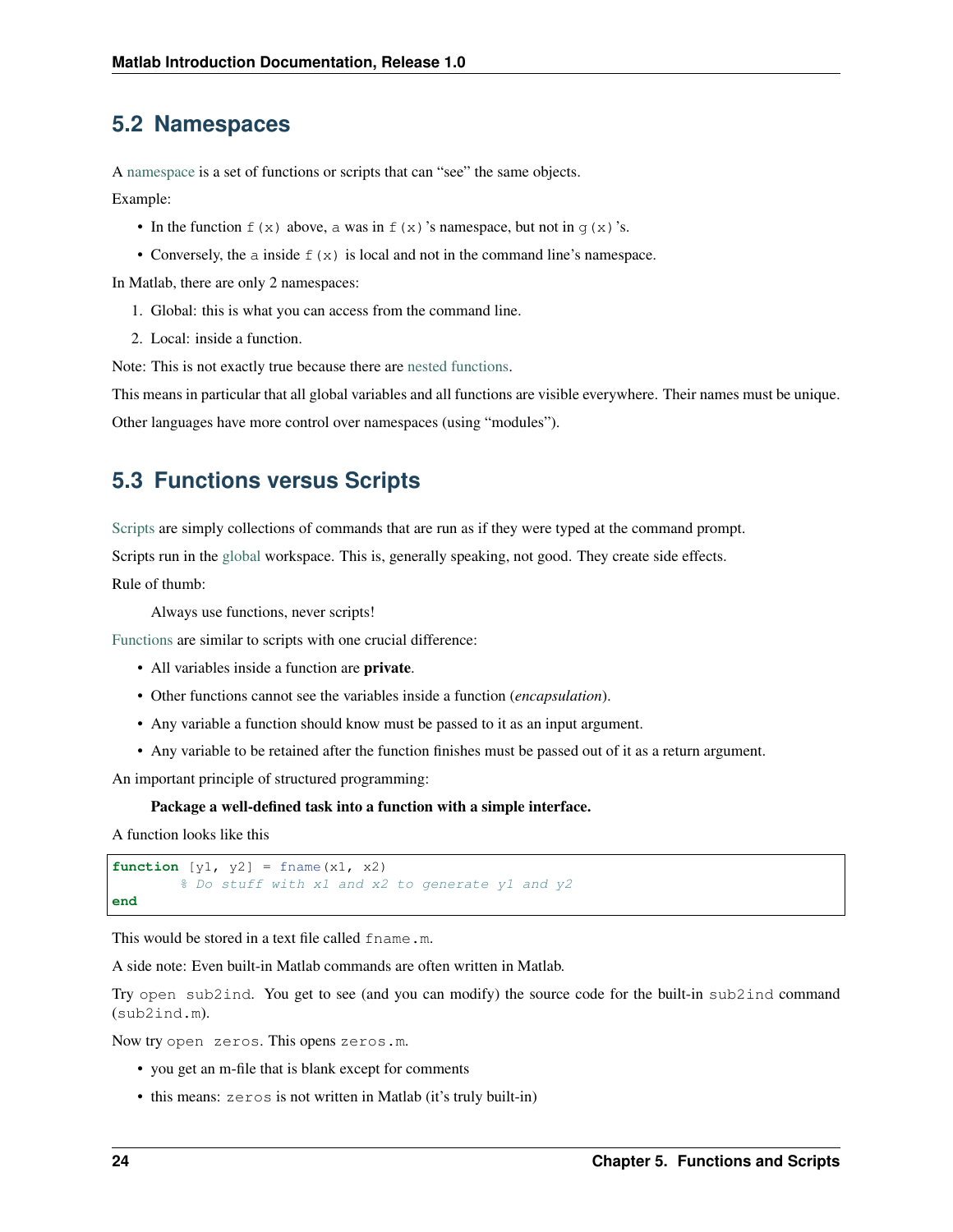### <span id="page-28-0"></span>**5.4 The Matlab Path**

The Matlab [path](www.mathworks.com/help/matlab/ref/path.html) determines which m-files are visible in the global namespace (and inside all functions).

In contrast to other languages, this is an all or nothing affair: If a function is visible somewhere, it is visible everywhere.

When the user issues a command, such as  $m =$  zeros ([3,4])), Matlab searches for a matching m-file, in this case zeros.m and runs it.

It does not matter whether zeros is a built-in command or an m-file written by a user.

Where Matlab looks is defined by the matlab path.

This is a list of directories that Matlab goes through when it looks for functions. In case you wonder, this is done as a cell array of strings.

You can see what's on the path by typing path.

You add directories to the path with [addpath.](http://www.mathworks.com/help/matlab/ref/addpath.html)

In addition, Matlab searches the current directory (the one shown in the file browser).

Therefore, every time you write new code, you need to put the directories on the path before the code can be called.

There is no way to allow one function to access some code without changing the path globally. This differs from other languages. It makes it hard to organize code.

There is one exception: [local functions](http://www.mathworks.com/help/matlab/matlab_prog/local-functions.html) are only visible to functions within the same m-file.

### <span id="page-28-1"></span>**5.5 Organizing Code**

When you write new commands, you need to make sure Matlab can find them. This is best accomplished in two ways:

1. For files that belong to the one particular project, place them in a project directory. Then switch the current directory to that directory using cd.

Or put the directory on the path using a startup routine.

2. For files that are shared between several projects, place them in a special directory (blah/shared). Place this directory on the path: addpath('blah/shared') .

Over time you will write many general purpose routines that should be stored in this shared directory. Reusable code!

### **5.5.1 Name Conflicts**

Now you run into a problem: name conflicts.

Each time you write a new function, you need to make sure that there is no other function with the same name.

There are 2 ways of ensuring this:

1. Suffixes: For each project, invent a suffix and append it to every function name.

Such as plot\_821.m

2. [Packages:](http://www.mathworks.com/help/matlab/matlab_oop/scoping-classes-with-packages.html) If you place an m-file into a directory that starts with +, let's say +econ821, you can access it like this: econ821.plot(x).

For this to work, the parent dir of +econ821 must be on the path.

This is also useful to organize your code within a project (which may contain hundreds of functions).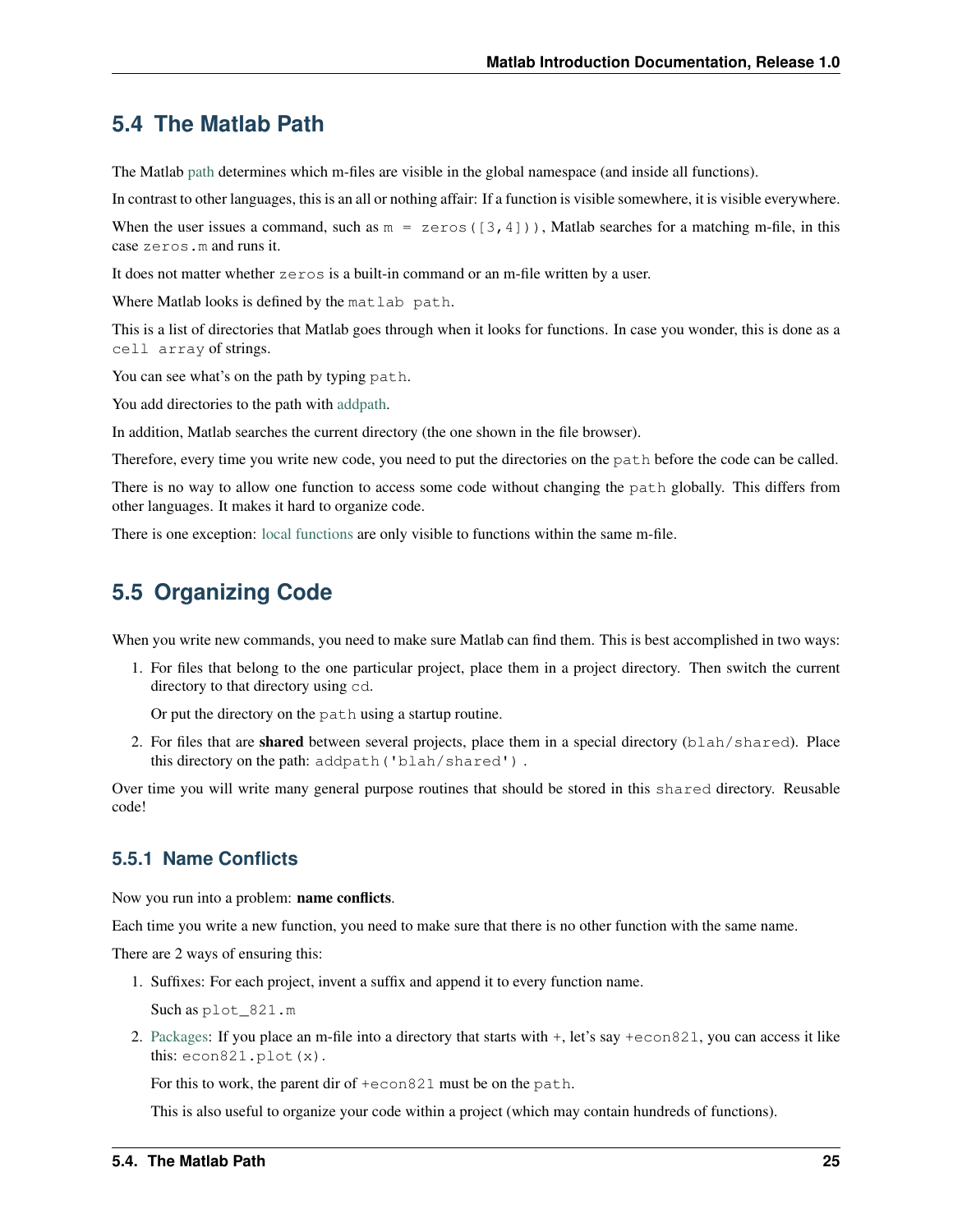### <span id="page-29-0"></span>**5.6 Example of a Function**

Imagine we want to compute the sum of 3 variables.

Type the following code in a text editor:

```
function xSum = sum3(x1, x2, x3);% This function sums 3 variables
       sum1 = x1 + x2;xSum = sum1 + x3;end
```
Save it as sum3.m in a directory Matlab knows to find.

Row 1 defines the name of the function, its input arguments and its output arguments.

Row 2 is a comment starting with %. Matlab ignores it.

Rows 3 and 4 contain the commands to be executed.

To run sum3.m: At the command prompt type

```
sum3(1, 2, 3)
ans =6
```
To illustrate that the variables inside sum3.m are private, try typing sum1 at the command prompt. The result:

```
??? Undefined function or variable 'sum1'.
```
Matlab complains that variable sum1 does not exist.

sum1 was visible inside of sum3.m, but not outside of it.

## <span id="page-29-1"></span>**5.7 More on Private Variables**

Variables inside of sum3.m are also not visible in functions called from within sum3.m.

#### Example

Modify sum3.m to read:

```
function xSum = sum3(x1, x2, x3);sum1 = x1 + x2;sum3sub;
       xSum = sum1 + x3;end
```
Then create the function:

```
function sum3sub
        disp(sum1)
end
```
Running sum3.m results in an error: sum1 is not found.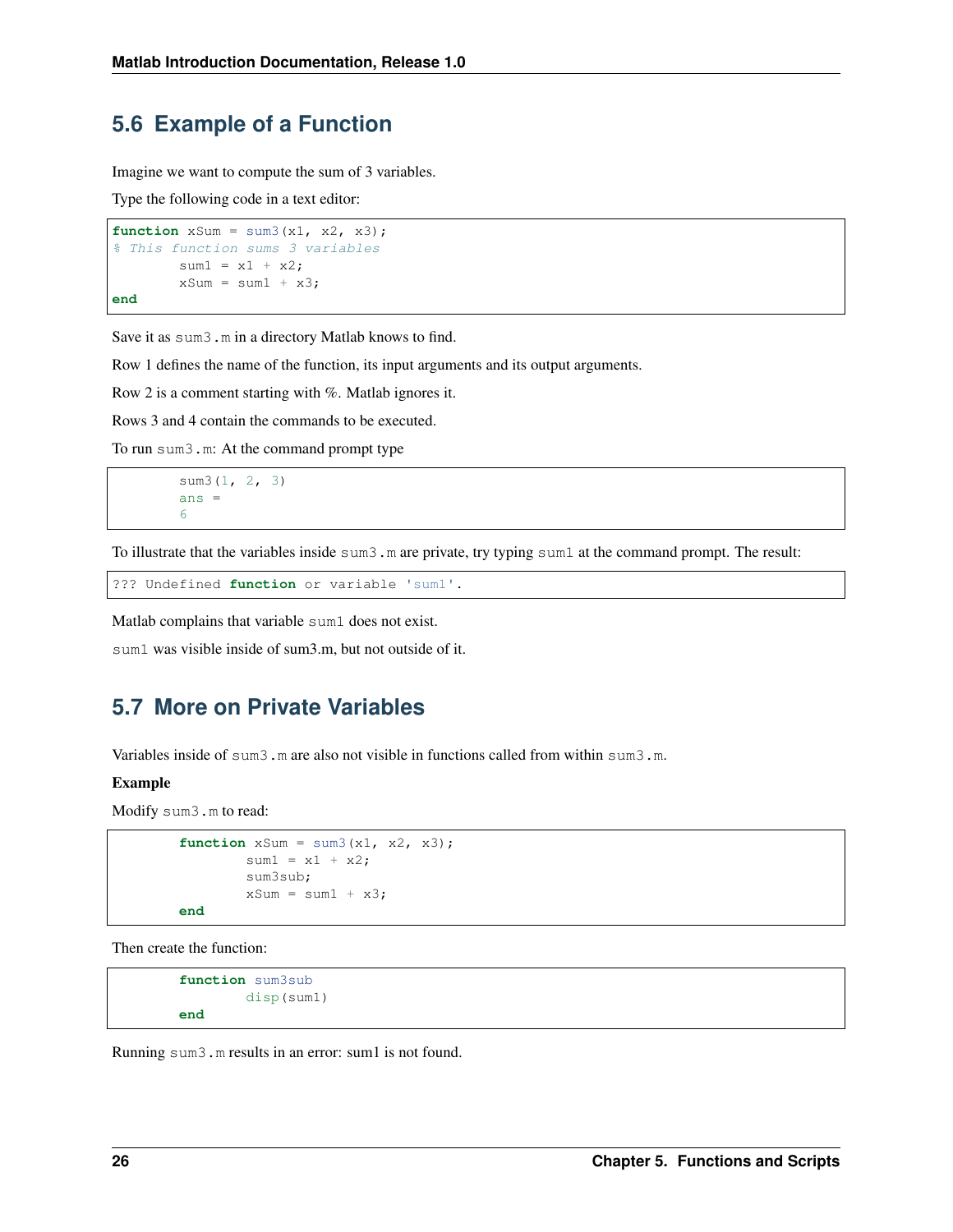### <span id="page-30-0"></span>**5.8 Global Variables**

To make a variable visible from anywhere, define it as a  $q$ lobal (in sum3.m and sum3sub.m):

**global** sum1;

Now running sum3.m does not yield an error message.

Remark: Avoid globals where possible.

A function should be a self-contained unit with a clear interface to the outside world (via its input and output arguments).

Globals create confusion.

## <span id="page-30-1"></span>**5.9 Nested Functions**

If you need a function to see the local variables in another function, [nest](http://www.mathworks.com/help/matlab/matlab_prog/nested-functions.html?s_tid=gn_loc_drop) it inside the other function.

Example:

```
function f
        a = 5;disp(g(17));\text{\&} After calling g(), a == 52
        % Nested function can see `a`
        function z = q(x)z = x + a;a = 52;end
end
```
The main use of this: optimization. See below.

### <span id="page-30-2"></span>**5.10 Passing by Value**

In Matlab, all function arguments are passed by value.

That means, Matlab creates a copy of the variable and passes it to the function.

However, Matlab is smart enough not to create a copy when the function does not change the variable ("copy on change").

Still, this can be very inefficient. If you pass a gigantic array to a function and change one element inside the function, the entire array needs to be copied.

There is no way of passing by reference.

### <span id="page-30-3"></span>**5.11 Examples**

#### **5.11.1 Example: Cobb-Douglas production function**

This is a general purpose [Cobb-Douglas function](https://github.com/hendri54/shared/blob/master/%2BeconLH/cobb_douglas.m)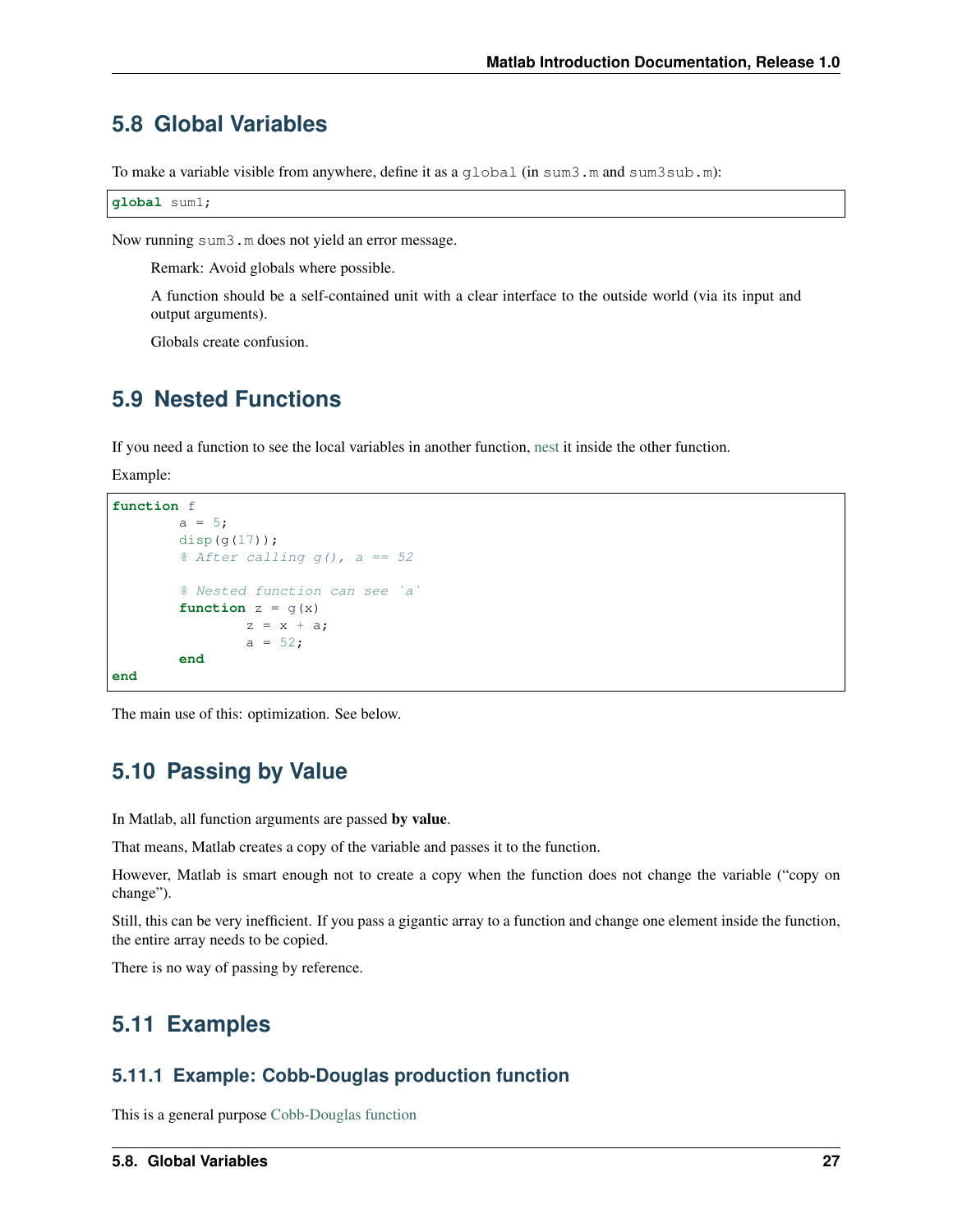Notable features:

• block comment describing inputs and outputs

this is all the rest of the world needs to know about the function

- a unique name
- self-test code governed by debugging switch dbg

### **5.11.2 Example: Finding the Zero of a Function**

Task: Find the solution to the equation  $\{(f(x)=\ln(x)-5=0)\}.$ 

Set up a function that returns the deviation  $f(x)$ 

```
function dev = dev1_821(x);
dev = log(x) - 5;end
```
Use the built-in function  $f \text{zero}$  to search for the solution:

```
fzero('dev1_821', [0.1 100])
ans =7.3891
```
What if I want to pass additional parameters to the objective function? Make it a [nested function.](http://www.mathworks.com/help/matlab/matlab_prog/nested-functions.html?s_tid=gn_loc_drop)

Example [here.](https://github.com/hendri54/Econ821/blob/master/matlab_examples/root_find_821.m)

### <span id="page-31-0"></span>**5.12 Example: Two period household**

Household solves  $\langle$  where  $\langle c, g \rangle$  and  $\langle c, g \rangle$ subject to  $\left(\sqrt{y=c+s}\right)$  and  $\left(\sqrt{g-z+sR}\right)$ A solution:  $\langle c,g,s \rangle$ that solve 2 budget constraints and Euler equation  $\{(u_{c})=u_{g}\} R \$ Assume  $\lvert \text{(u\leftarrow\c,g\right)}=\frac{c^{1}-\sigma}{1-\sigma}$  {1-\sigma} + \beta\frac{g^{1-\sigma} \} {1-\sigma} \)

### **5.12.1 Pseudo code**

This is not a trivial program to write. So we break it down into trivial steps.

See [Tips on programming](programming.html)

We design top-down.

#### **Level 1:**

Task: Find optimal  $\langle c \rangle$ .

1. Set parameters. Set up a grid of values for c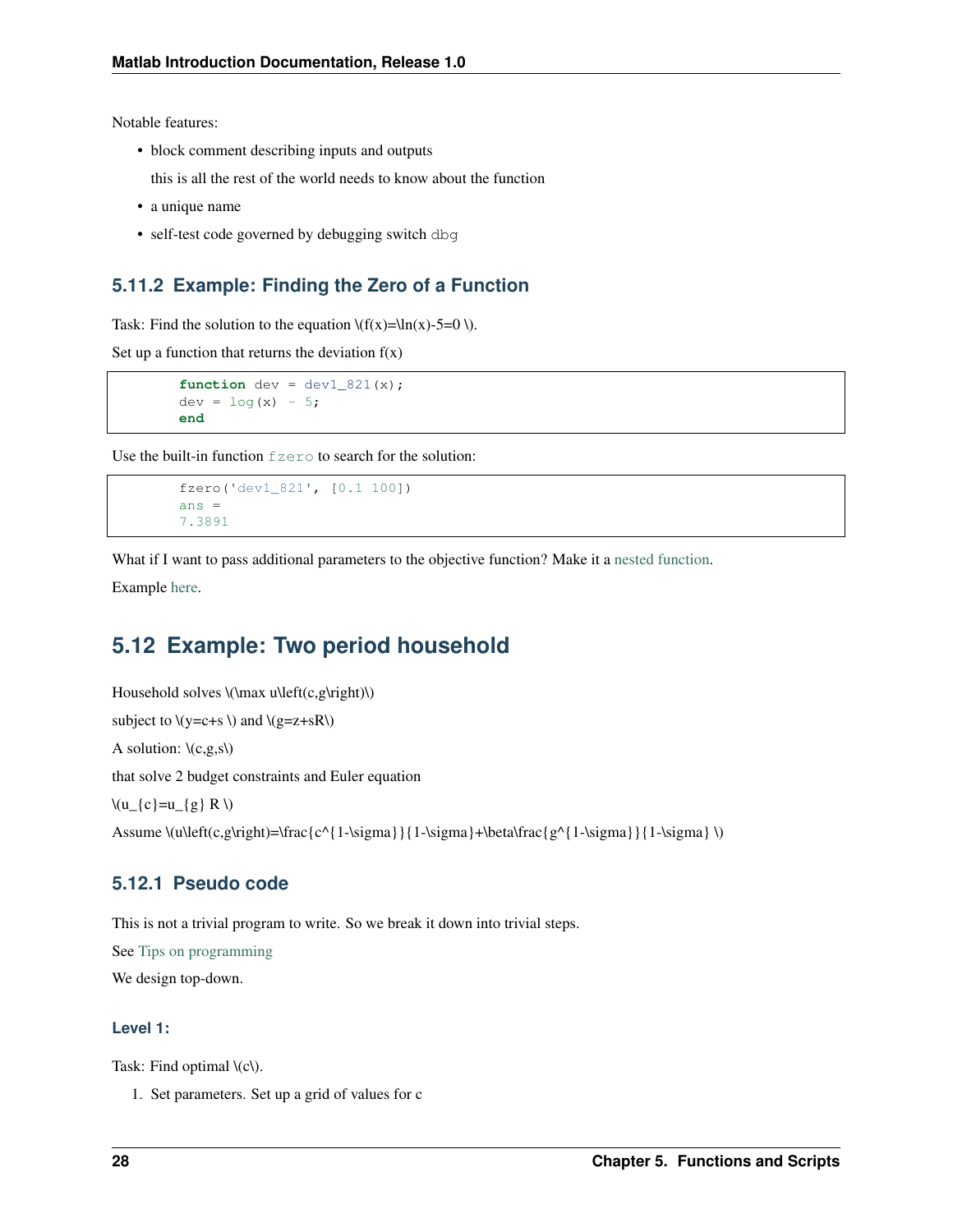- 2. For each c: Calculate deviation from Euler equation.
- 3. Find the c with the smallest deviation.

Note: Usually one would not restrict  $\langle c \rangle$  to lie on a grid.

#### **Level 2:**

Task: Calculate deviation from Euler equation.

Given: guess for  $\langle c \rangle$ , parameter values

- 1. Use budget constraints to calculate  $\setminus (s,g\)$
- 2. Return deviation:  $\langle$  dev=u\_{c}-u\_{g}R  $\langle$ )

#### **Level 3:**

Utility function.

- Return  $\left(u_{c}\) \right)$  and  $\left(u_{g}\right)$
- for given  $\setminus (c,g)$  and parameters.

### **5.12.2 Code**

We write the [code](https://github.com/hendri54/Econ821/blob/master/matlab_examples/hh_example_821.m) bottom up.

Utility function:

- Allow matrix inputs (cM, gM).
- Parameters as arguments.
- This should really be a general purpose function (my library contains an [OOP version\)](https://github.com/hendri54/shared/blob/master/UtilCrraLH.m).

Sample call:

```
>> hh_example_821(2, 0.5, 1.04, 0.9, 1.5)
c = 1.224490 Dev = 0.034947
```
### <span id="page-32-0"></span>**5.13 Exercises**

- 1. Write a CES utility function that computes  $\langle u'(c) \rangle$  and  $\langle u(c) \rangle$ .
- 2. Write a function that computes the inverse of  $\langle u'(c) \rangle$ .
- 3. Write a test function that checks properties of the utility function: 4. The inverse of the inverse equals  $\{(u'(c))\}$ . 5. Marginal utility is decreasing.

Extra credit:

- 1. Package all of that into an object (a user defined data type).
- 2. Now write all of this for  $\u(c)=e^{\{-\phi c\}}$ .
- 3. In your test function, set things up so that you only need to change a single line of code to test both utility functions (the benefit of OOP in action).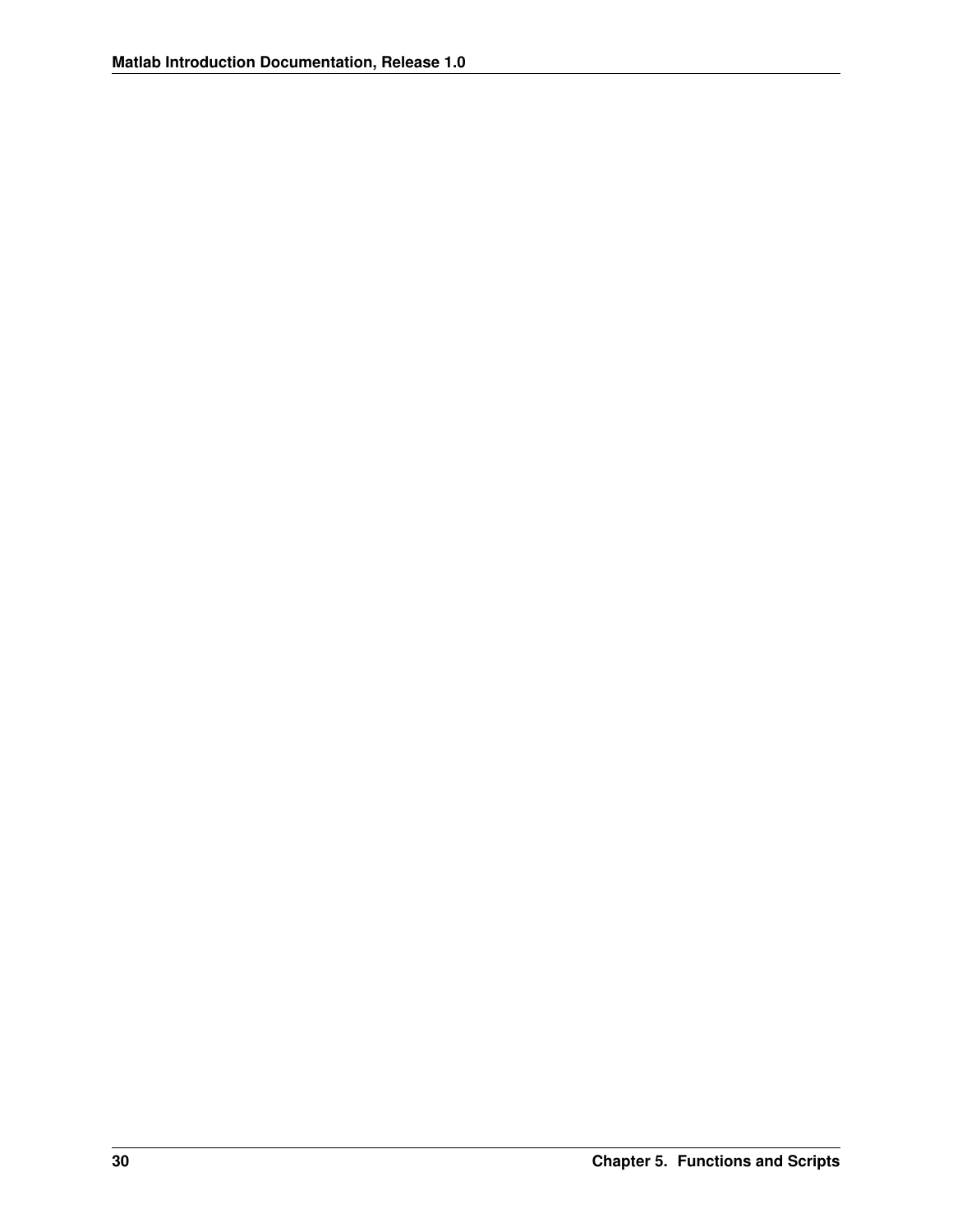# Matlab Oddities and Pitfalls

## <span id="page-34-1"></span><span id="page-34-0"></span>**6.1 Matrix Indexing**

Matlab is perfectly fine with invalid matrix indices.

```
The following code should produce a syntax error:
```

```
X =1 2 3
   4 5 6
>> x(5)ans =
   3
```
This is a very common source of bugs.

### <span id="page-34-2"></span>**6.2 Load and Save**

The load command is insane. It writes variables to the workspace that cannot be seen in the code. Always use load as a function as in  $m =$  load(filename).

Even then load is insane. To retrieve the contents of m you need to know its name. Example:

```
x = 10;save('test.mat', 'x');
m = load('test.mat');
disp(m.x);
10
```
It's best to write a wrapper for load and save so that load2('test.mat') returns 10 instead of m.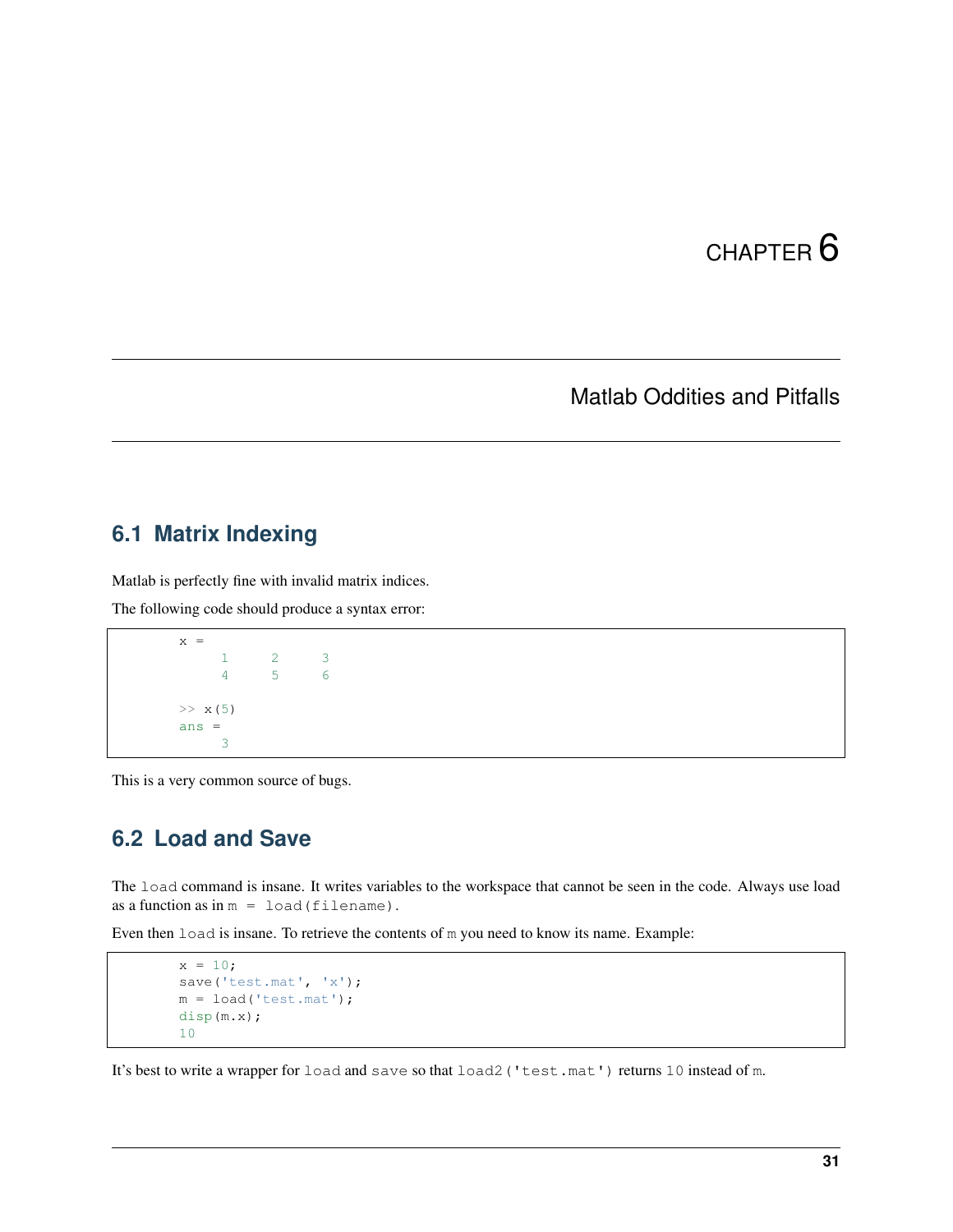# <span id="page-35-0"></span>**6.3 Numeric Precision**

Matlab "downgrades" numeric precision to the lowest common denominator in calculations.

```
x = ones([1, 1], 'uint8'); y = 1.2345;>> z=x/y;
>> disp(z)
    1
>> class(z)
ans =
uint8
```
One solution: convert everything to double as soon as you load it.

Always check that intermediate results are still double (using [validateattributes\)](http://www.mathworks.com/help/matlab/ref/validateattributes.html).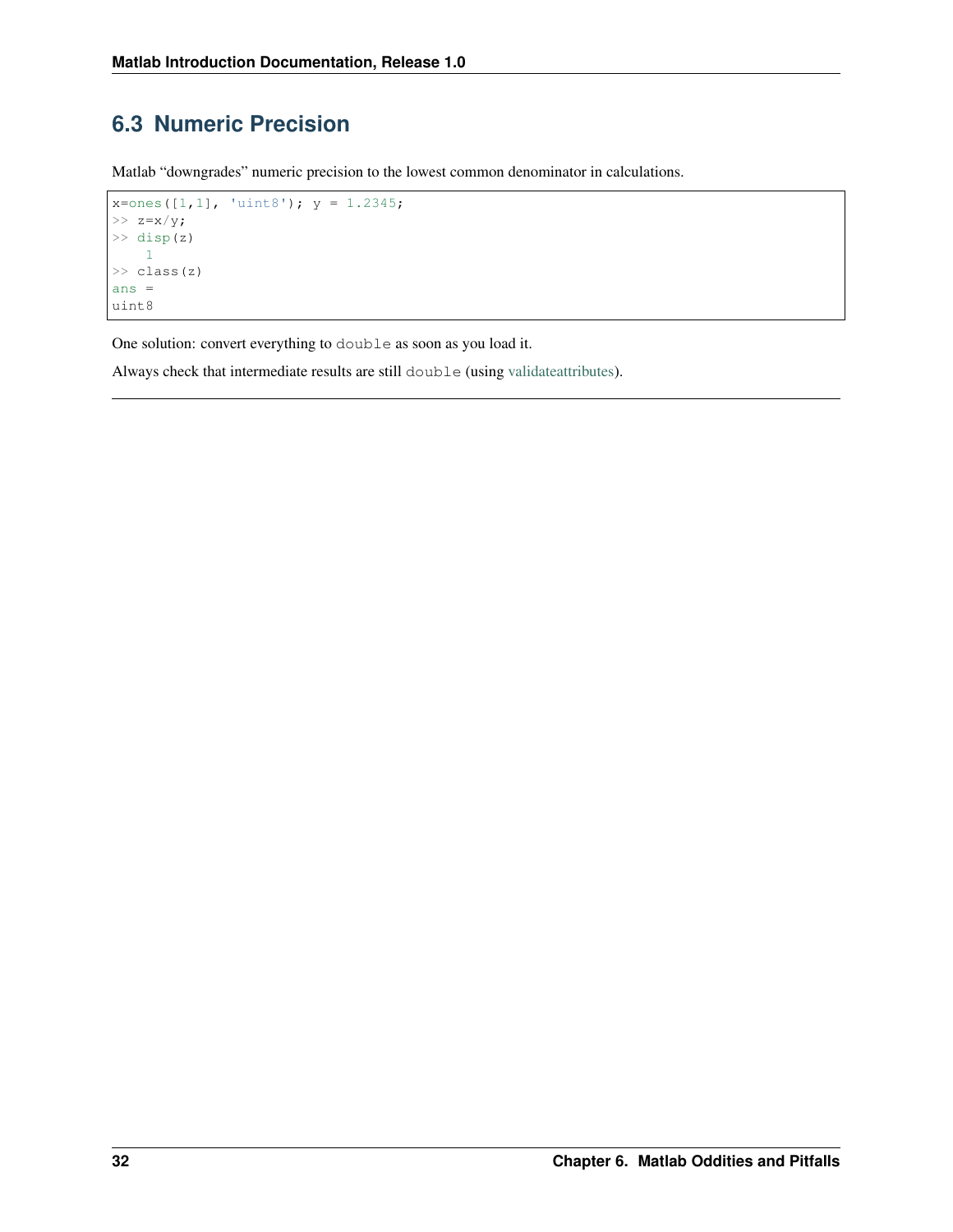# **Graphics**

<span id="page-36-0"></span>Matlab contains a large number of functions that plot data in 2D and 3D.

The most important is plot.

# <span id="page-36-1"></span>**7.1 Example: Plotting a white noise process**

```
% Seed the random number generator. For reproducability
rng(21);
% Draw iid normal random variables
xV = \text{randn}([100, 1]);% Line plot
% 'b-' specifies a blue solid line
% fh is a file handle. It can be used to set plot options
fh = plot(xV, 'b-');% Formatting
xlabel('Time')
ylabel('White noise')
```
The result: a poorly formatted figure (saved here by hand as png):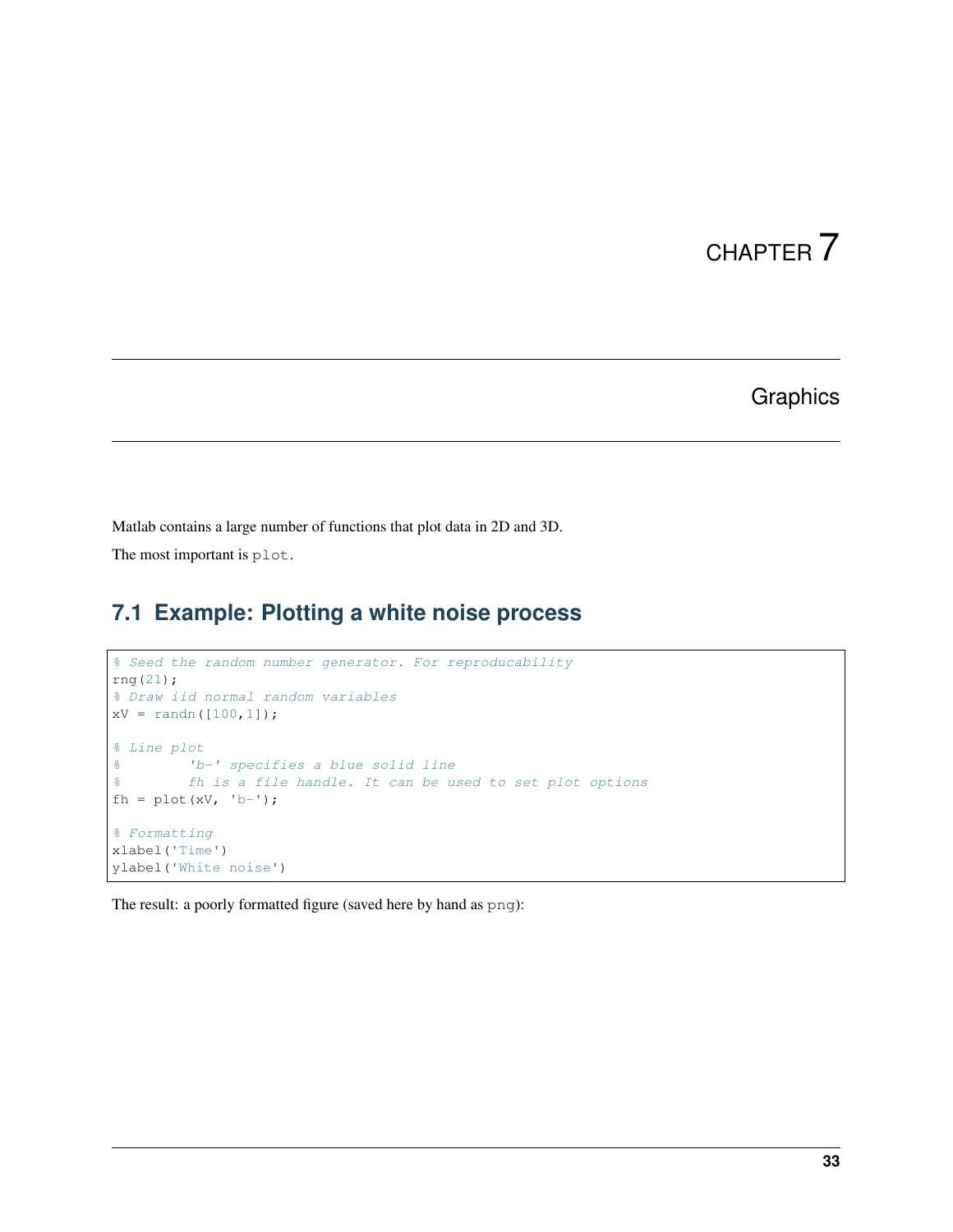

figWhiteNoise

# <span id="page-37-0"></span>**7.2 Saving Plots**

Now for the bad news: Generating reasonably formatted plots in Matlab is surprisingly hard.

The only reasonable way of doing so uses [Export\\_fig.](http://www.mathworks.com/matlabcentral/fileexchange/23629-export-fig)

Even then it is complicated. . .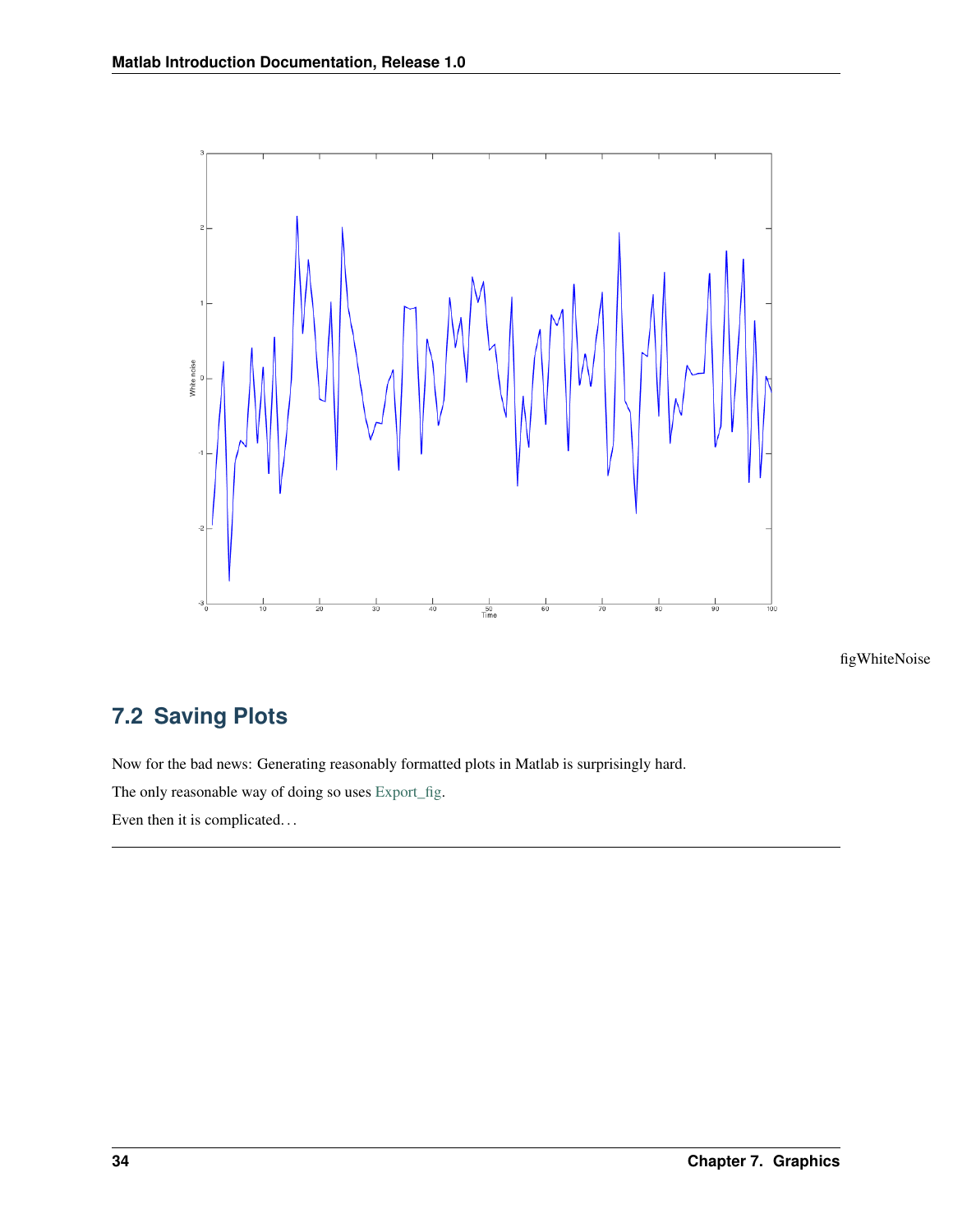## Numerical Optimization

<span id="page-38-0"></span>The goal: minimize  $\{(f(x))\}$  subject to  $\{(l \le x \le u)\}$  where

- $\langle x \rangle$  is a vector
- $\setminus (l, u\setminus)$  are lower and upper bounds
- $\langle f(x) \rangle$  returns a scalar

Two basic approaches: use gradients or gradient-free.

Trade-offs:

- when gradient based algorithms work, they are much faster than gradient-free ones
- gradient-free algorithms tend to be more robust / more likely to find the minimum

## <span id="page-38-1"></span>**8.1 Gradient-Free Algorithms**

The leading candidate is [Nelder-Mead.](https://en.wikipedia.org/wiki/Nelder%E2%80%93Mead_method)

The idea can be visualized for the 2D case  $(\langle x \rangle)$  is length 2). Start from a triangle and try to stretch it or flip it over until you find a point that is better than any one previously known. Repeat until you can't make any more progress.

This simple algorithm is surprisingly robust. If speed is not a major issue, this is a good starting point (see [guvGuide\)](https://www.richmondfed.org/%7E/media/richmondfedorg/publications/research/economic_quarterly/2011/q3/pdf/guvenen.pdf). In matlab, the algorithm is [fminsearch.](https://www.google.com/search?q=matlab%20fminsearch)

### <span id="page-38-2"></span>**8.2 Gradient-Based Algorithms**

The idea: evaluate enough points to build an approximation of the function to be optimized around the current point (typically quadratic). Then try to find a better point around the minimum implied by the approximate function.

In Matlab, one algorithm is [fmincon.](http://www.mathworks.com/help/optim/ug/fmincon.html)

Caveats: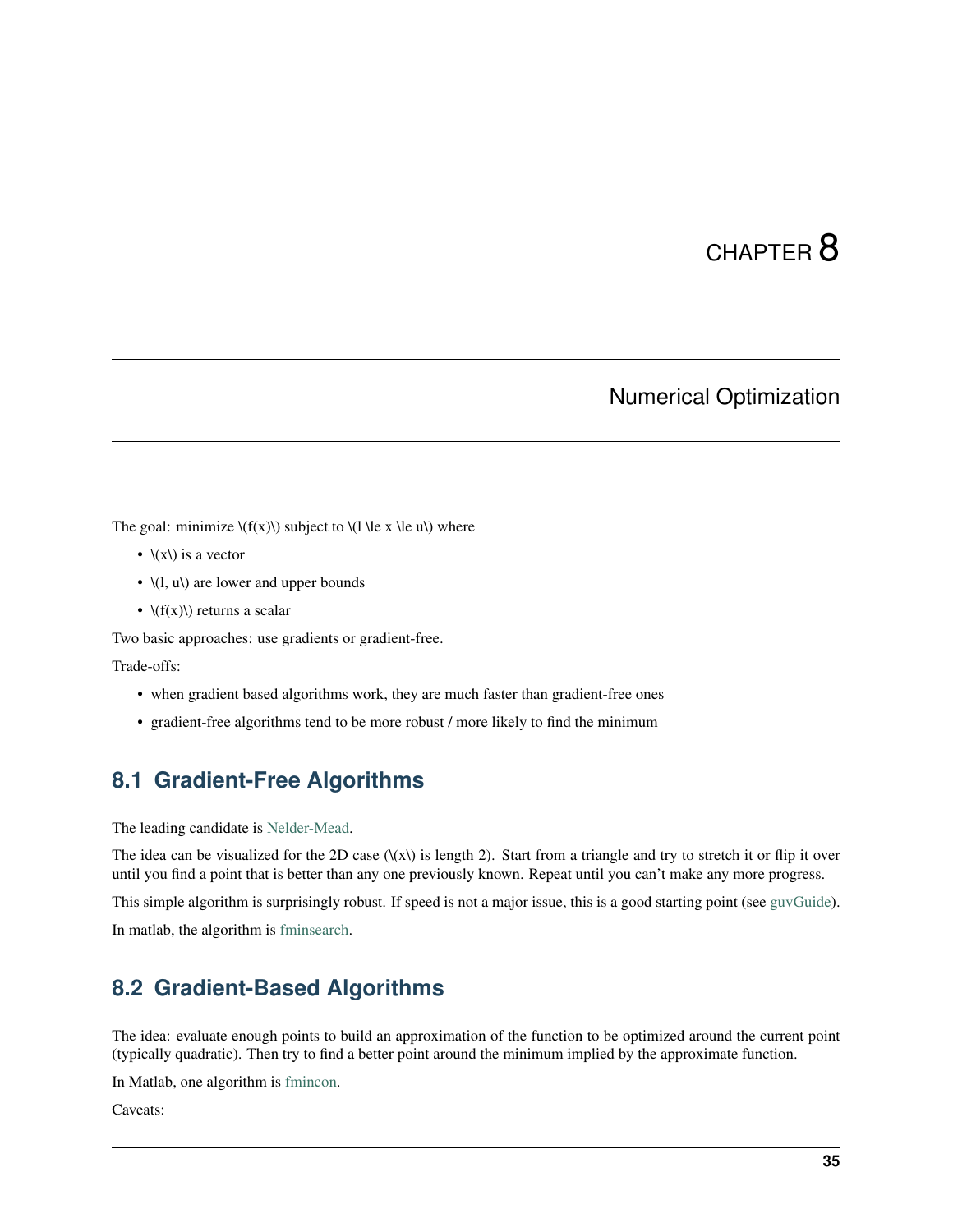- The vast majority of gradient based algorithms assume that the objective function can be solved to very high precision. This is rarely the case in economic problems.
- If the objective function is not continuous in \(x\), gradient based algorithms tend to have problems. They try to construct function approximations using very small step sizes. This is an issue when models are solved using simulated individual histories, especially with discrete choice.
- [imfil](http://www4.ncsu.edu/eos/users/c/ctkelley/www/matlab_darts.html) is one of the few (Matlab) solvers that can handle noisy problems.

# <span id="page-39-0"></span>**8.3 Problems**

There is no way to guarantee that a solver finds a global minimum. Especially gradient based algorithms like to get stuck at local minima. The only way of mitigating the problem: run the solver from many starting points (expensive).

# <span id="page-39-1"></span>**8.4 Solver Collections**

Matlab's own solvers (in the [Optimization toolbox\)](http://www.mathworks.com/help/optim/index.html) are not always state of the art. It is worth experimenting with alternatives.

For Matlab, a good one is [NLOpt.](http://ab-initio.mit.edu/wiki/index.php/NLopt)

A list of solvers is [here](http://users.isy.liu.se/johanl/yalmip/pmwiki.php?n=Solvers.Solvers) and [here.](http://solon.cma.univie.ac.at/%7Eneum/glopt/software_g.html)

# <span id="page-39-2"></span>**8.5 Tips and Tricks**

Before passing your arguments into a solver, run them through a transformation that makes them lie in a fixed interval (e.g. \([1,2]\)). Solvers like well-scaled guesses. The transformation makes it easier for them.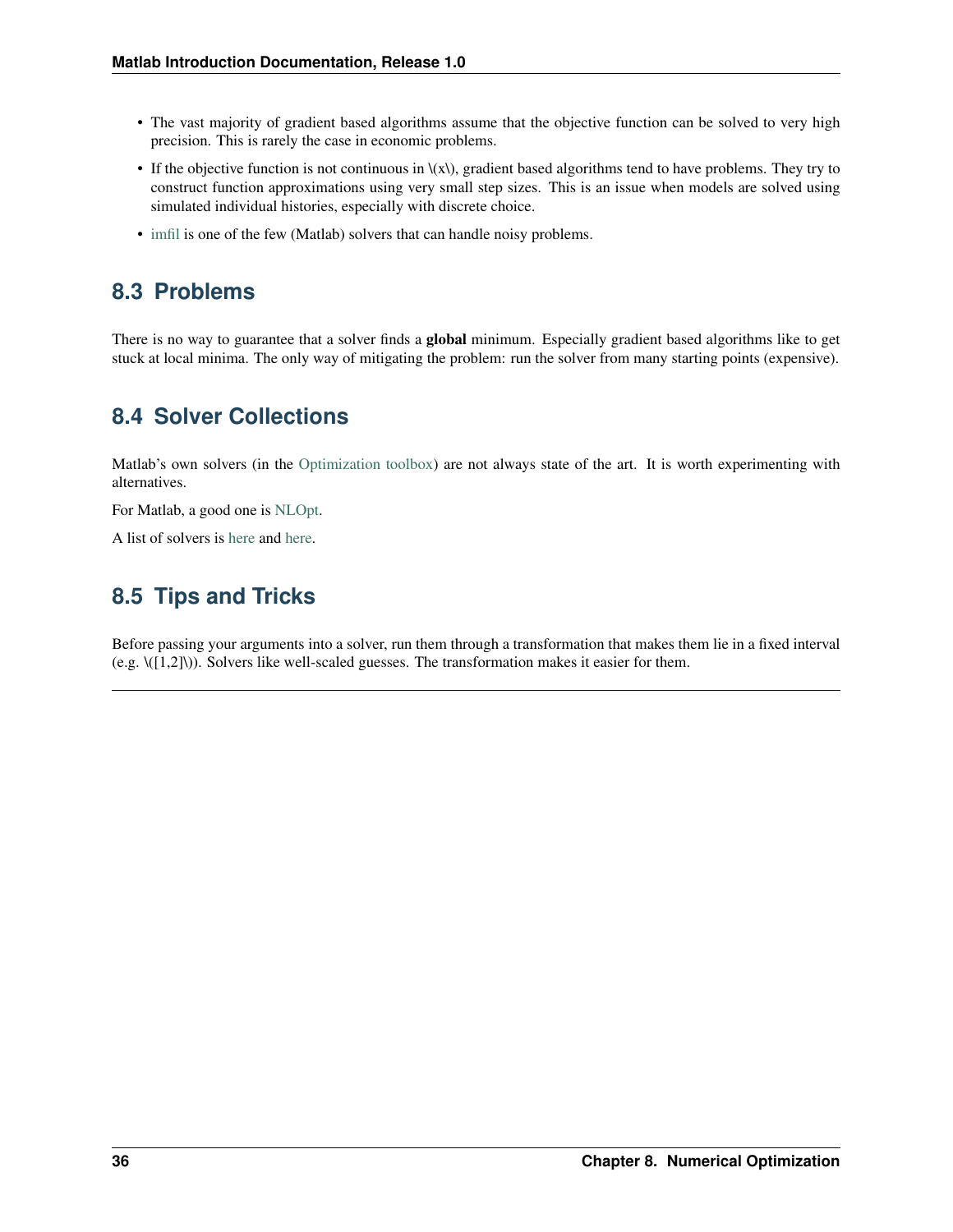# Matlab Exercises

<span id="page-40-0"></span>Try the exercises at [Quantitative Economics.](www.http://quant-econ.net)

Some of the code for these exercises is in the examples folder in [my github repo.](https://github.com/hendri54)

Some of my general purpose reusable code is posted in the shared folder in [my github repo.](https://github.com/hendri54)

### <span id="page-40-1"></span>**9.1 Read the Matlab documentation on the following subjects:**

- [Data types:](www.mathworks.com/help/matlab/data-types_data-types.html) matrices, strings, structures.
- [Indexing](www.mathworks.com/.../matrix-indexing-in-matlab.html) to access matrix elements.
- [Operators:](http://www.mathworks.com/help/matlab/operators-and-elementary-operations.html)  $\star$ , . $\star$ , /, ./
- [String handling:](http://www.mathworks.com/help/matlab/ref/strings.html) [sprintf](www.mathworks.com/help/matlab/ref/sprintf.html)
- [Loops:](http://www.mathworks.com/help/matlab/matlab_prog/loop-control-statements.html) while, for.
- [Functions:](http://www.mathworks.com/help/matlab/function-basics.html) input/output arguments, global/local variables.
- [Optimization:](#page-0-0) fzero, fsolve, optimset.
- [Graphics:](#page-0-0) plot.

## <span id="page-40-2"></span>**9.2 Getting Started**

1. Compute the mean and standard deviation for weighted data Input: data and weights (matrices)

Output: mean and standard deviation for each column

[My solution](https://github.com/hendri54/shared/blob/master/%2BstatsLH/std_w.m)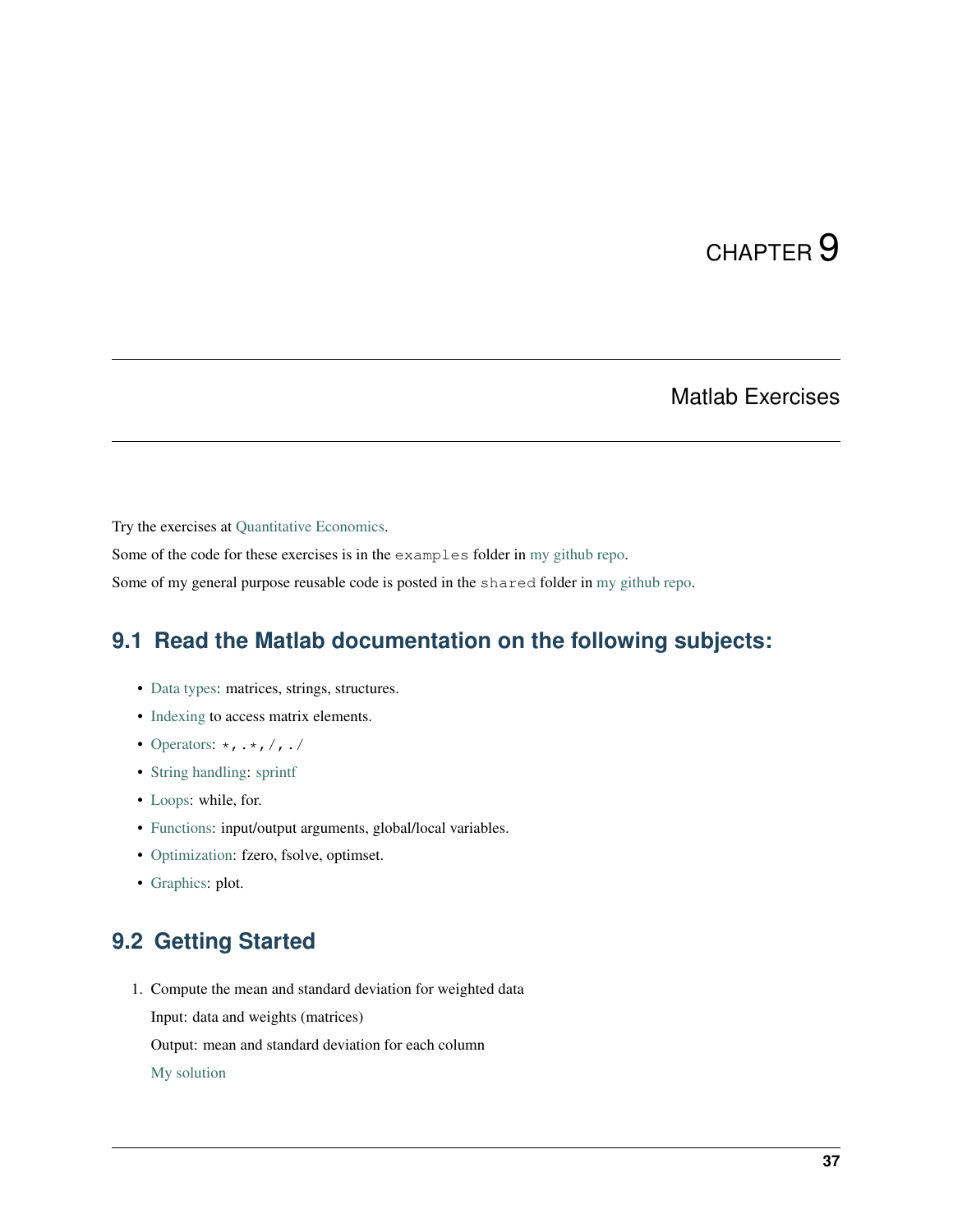2. Compute the cdf for weighted data.

Input: data and weights

Output: cumulative percentiles and their values

[My solution](https://github.com/hendri54/shared/blob/master/%2BdistribLH/cdf_weighted.m)

3. Compute points at the percentile distribution for weighted data (e.g. median)

[My solution](https://github.com/hendri54/shared/blob/master/%2BdistribLH/pcnt_weighted.m)

## <span id="page-41-0"></span>**9.3 Root finding**

Write a Matlab program that numerically finds the solution of

 $\left(\{\text{f\left(x,a\right)\mid x\in\{2\}-a=0\}\right)$  for  $\left(\text{x\mid a\right)\right)$ 

- Write the deviation function  $\setminus (f(x) \setminus)$
- Plot  $\setminus$   $f(x) \setminus$  for  $\setminus$   $x \in [0,4] \setminus$ .
- Find the solution for  $\lor$   $a = 4 \lor$  using fzero.
- Find the solution for  $\lor$   $a = 4 \lor$ ) using fsolve.

Try other algorithms, such as fminsearch for fun.

### <span id="page-41-1"></span>**9.4 Growth Model**

Consider a growth model given by the Bellman equation

 $\V{V(k) = \max u(c) + \beta V(f(k) - c)}$ 

with  $\(f(k) = k^{\alpha}).$ 

Solve the growth model by value function iteration.

Steps:

- 1. Set up a grid for  $\{(k)\}.$
- 2. Start from an arbitrary guess  $\vee$   $V_{0}(k) \vee$ .
- 3. Iterate over the Bellman operator until  $\vee$  V  $\vee$  converges.

Along the way, plot the value functions to show how they converge to the true one. Like this: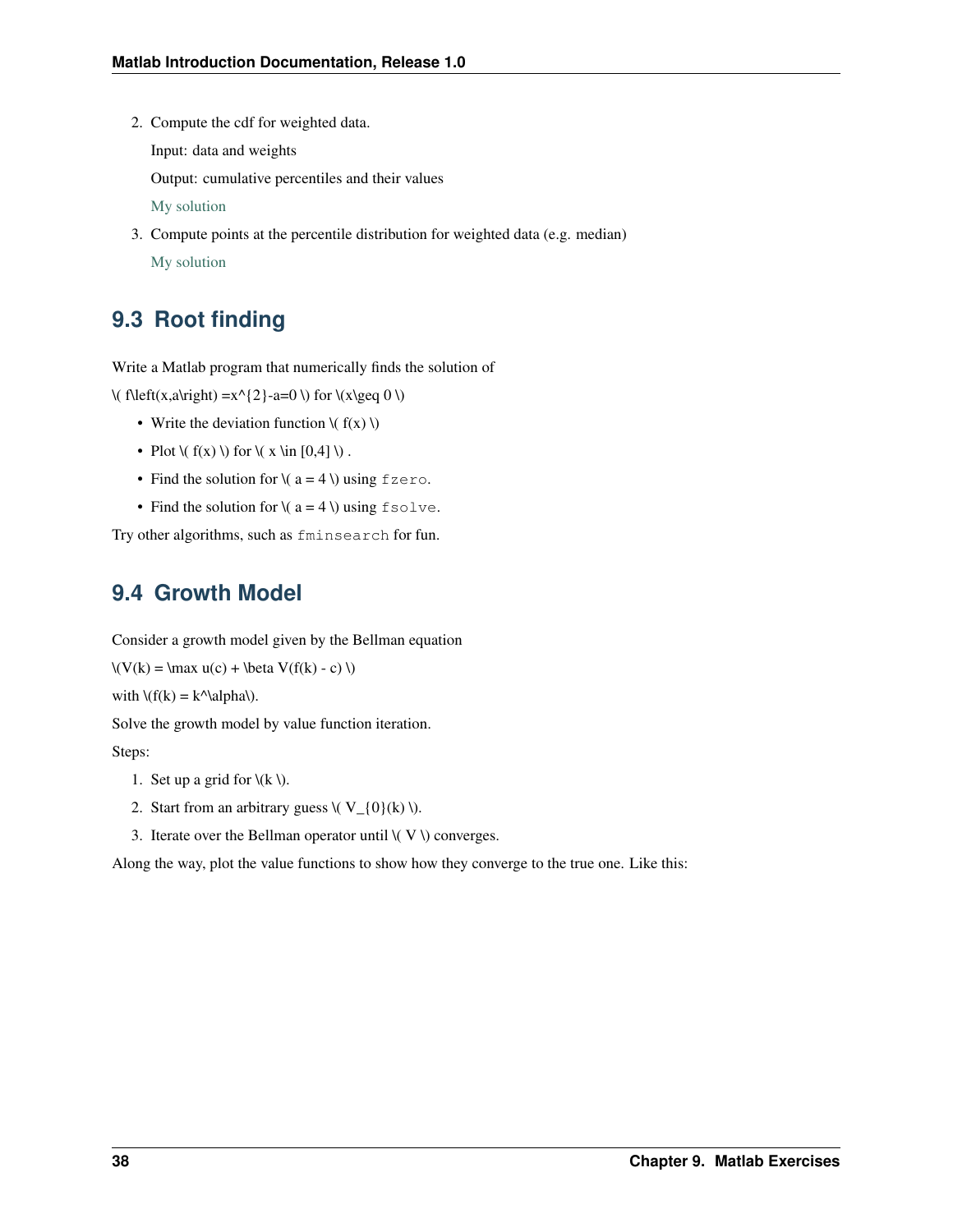

**GrowthValueIter** 

See [QuantEcon](http://quant-econ.net/jl/dp_intro.html) and my [Matlab solution.](https://github.com/hendri54/Econ821/blob/master/matlab_examples/growth_model_821.m)

## <span id="page-42-0"></span>**9.5 Useful Exercises From QuantEcon**

You should also write test routines for each function.

1. Draw discrete random numbers

Given: probability of each state

[My solution](https://github.com/hendri54/shared/blob/master/%2BrandomLH/rand_discrete.m)

2. Simulate a Markov Chain

See [QuantEcon](http://quant-econ.net/jl/finite_markov.html) for the setup and Julia code.

Also compute the stationary distribution

[My solution](https://github.com/hendri54/shared/blob/master/%2BmarkovLH/markov_sim.m)

Also try their Exercise 1 (illustrate the central limit theorem).

3. [Approximate an AR1 with a Markov chain](http://quant-econ.net/jl/finite_markov.html#exercise-3) from QuantEcon.

Do this at home by simply "translating" the Julia code into Matlab.

You will see that the syntax is very similar.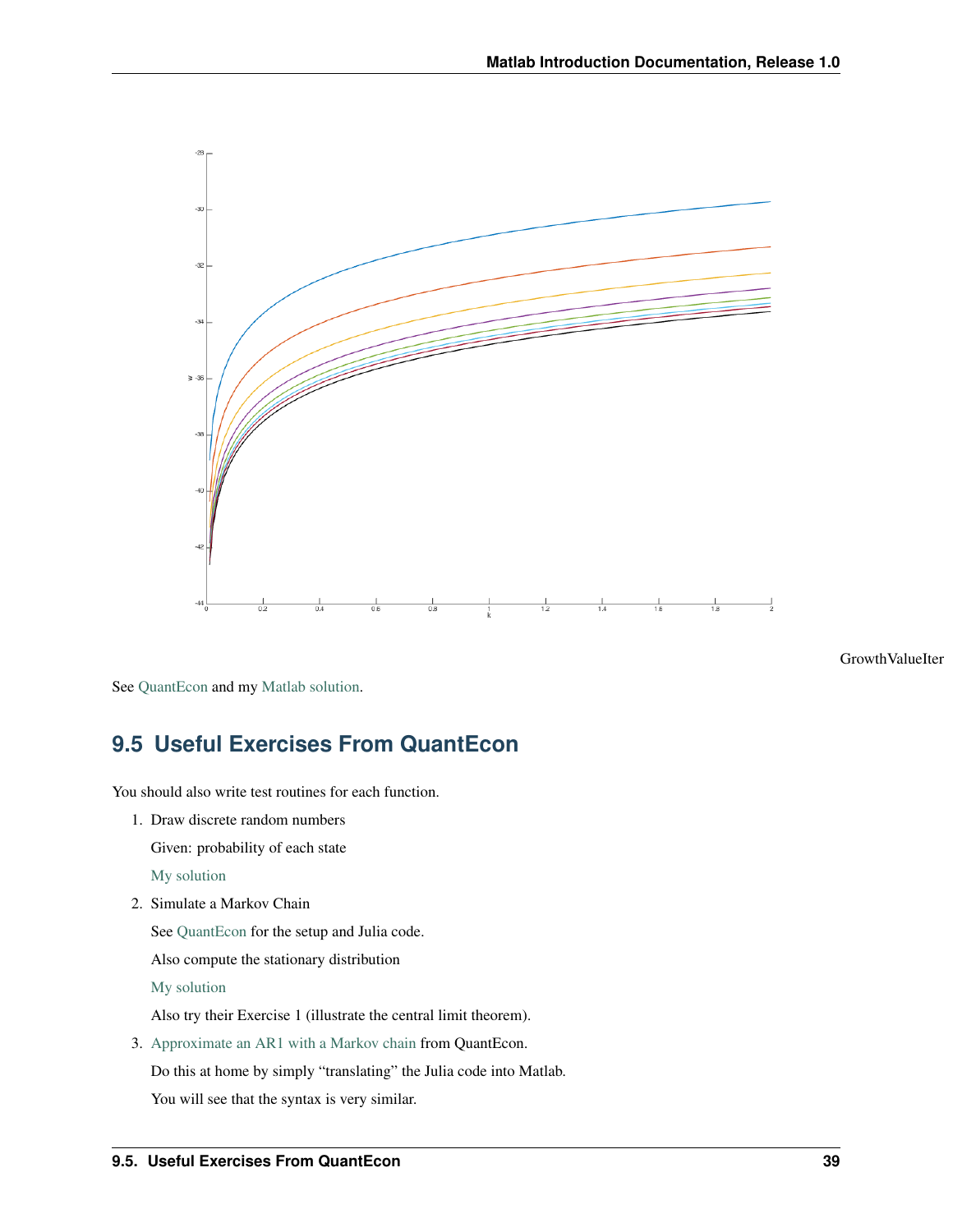[My solution](https://github.com/hendri54/shared/blob/master/%2Bar1LH/tauchen.m)

4. Simulate random variables to illustrate the Law of Large Numbers and the Central Limit Theorem.

See [QuantEcon](http://quant-econ.net/jl/lln_clt.html) for the setup and Julia code.

[My solution](https://github.com/hendri54/Econ821/blob/master/matlab_examples/clt_illustrate_821.m)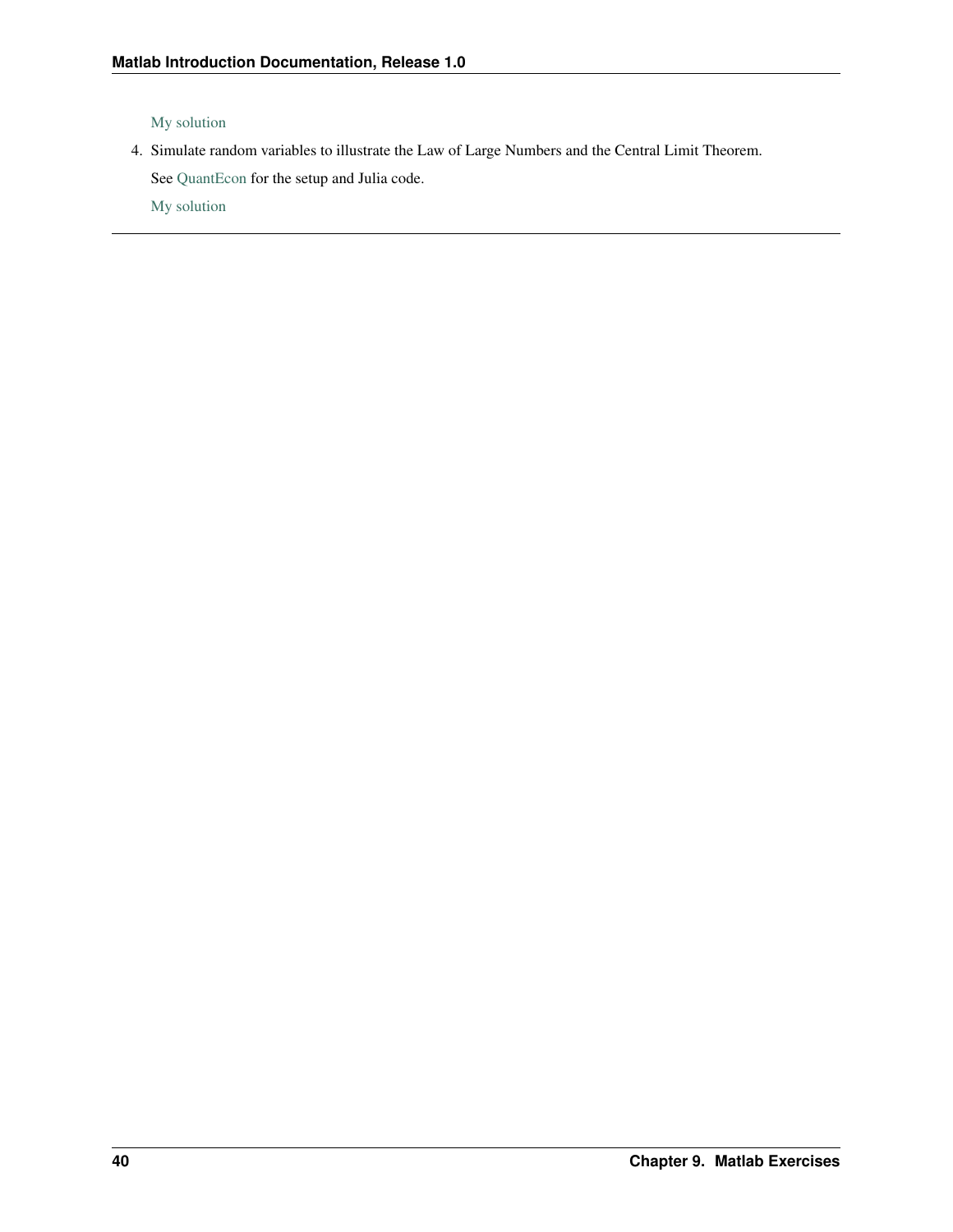# Object Oriented Programming (OOP)

### <span id="page-44-1"></span><span id="page-44-0"></span>**10.1 The Idea**

OOP takes structured programming to the next level. Structured programming encapsulates local data in a function. The user does not need to know anything about the function other than the interface (inputs and outputs).

OOP recognizes that some groups of functions "hang together" because they operate on the same object. One idea is to group these functions together.

The second idea is that certain persistent data "belong to" an object. They should only be manipulated by functions that also "belong to" the object.

OOP therefore bundles data (called properties) and functions (called methods) together.

### **10.1.1 Example: Utility function**

 $\{(u(c,l) = c \land (1-\sigma) / (1-\sigma) + \phi \log(l))\}$ 

Persistent data include: parameters (\(\sigma, \phi\)).

Methods include: compute  $\{(u_{\text{-}}\{c\}, u(c,l)\})$ , inverse marginal utility, indifference curves.

### <span id="page-44-2"></span>**10.2 Benefits**

There is nothing that OOP can do that could not be done without OOP. The benefits lie in code organization.

The programmer sees all methods that operate on the object in one place. That makes it easier to

- test the code
- modify the code
- ensure consistency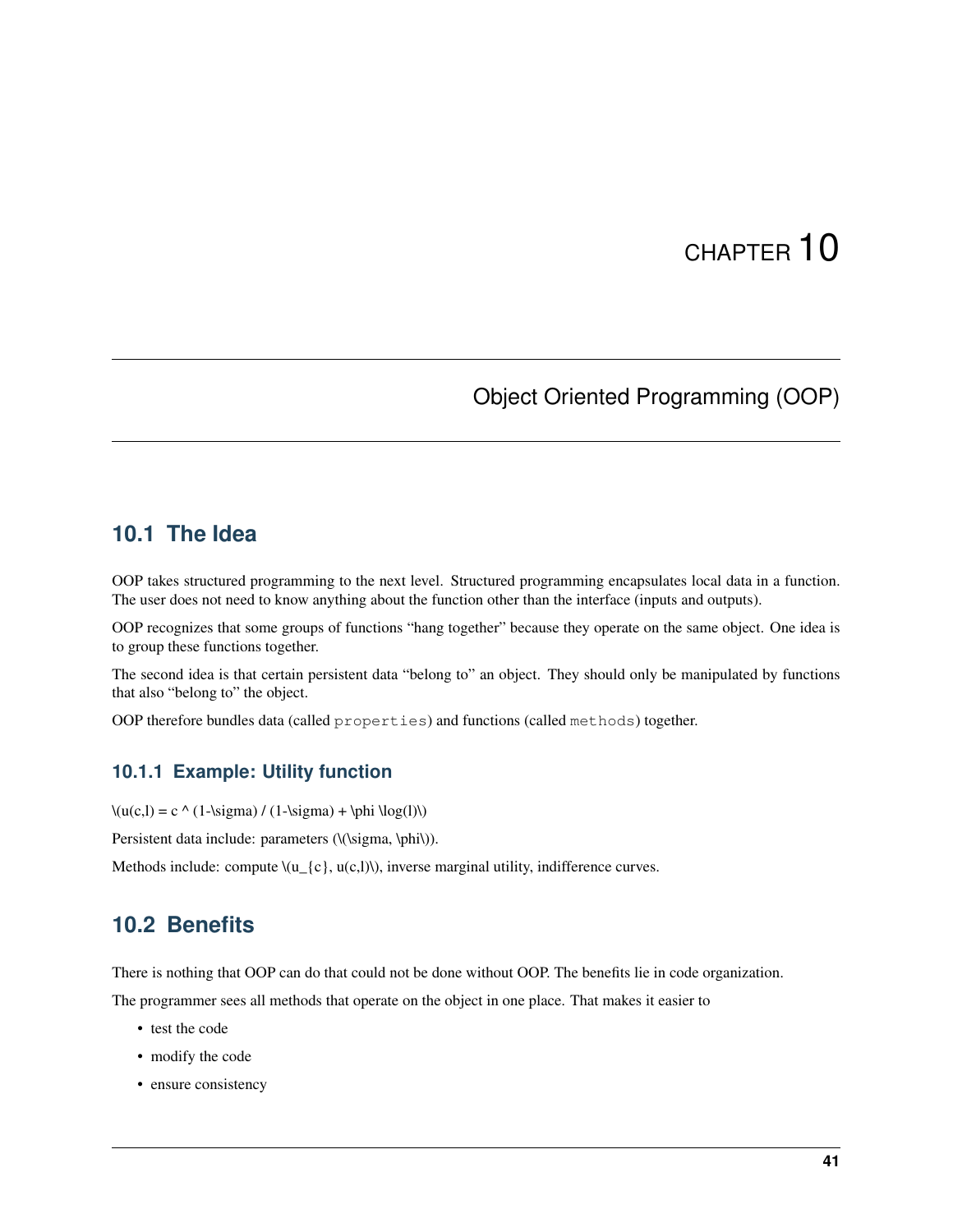Since all code is in one place, it is easy to swap out.

Imagine you want to compute a model with different utility functions. With OOP, all you need to do is swap out the utility function object. Ideally, the other code remains unchanged.

# <span id="page-45-0"></span>**10.3 Examples From My Library**

[CRRA utility](https://github.com/hendri54/shared/blob/master/UtilCrraLH.m) [CES production function](https://github.com/hendri54/shared/blob/master/ces_lh.m) [Enum](https://github.com/hendri54/shared/blob/master/EnumLH.m) data type.

# <span id="page-45-1"></span>**10.4 References**

Matlab documentation on [object oriented programming.](http://www.mathworks.com/help/matlab/object-oriented-programming.html)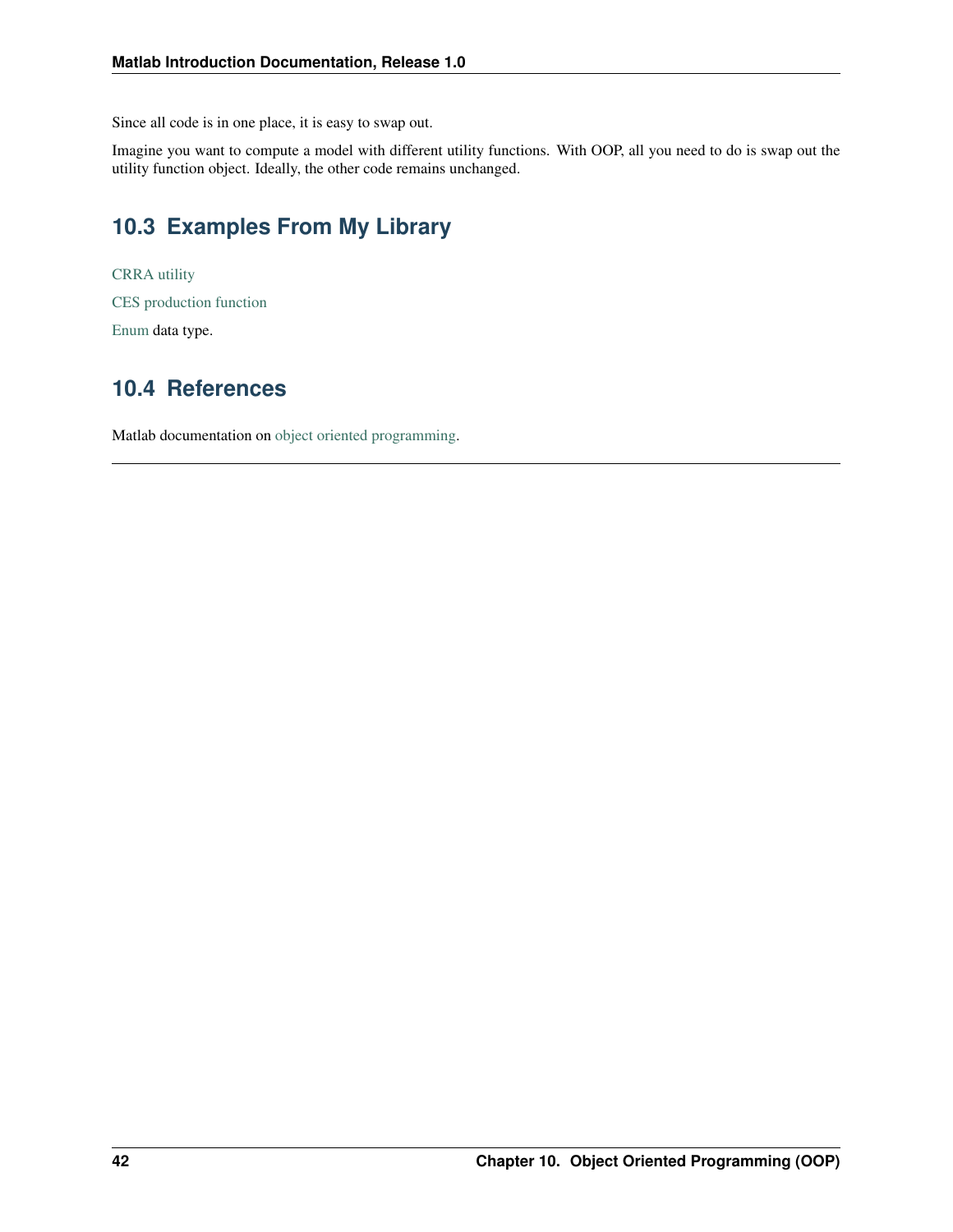### Organizing Code for a Complex Model

<span id="page-46-0"></span>Note (2019-July): An updated, cleaner version of this in Julia can be found in my Julia github repo (module modelLH).

### <span id="page-46-1"></span>**11.1 Goals**

1. Be able to solve many different versions of the model. Changes to the model, such as replacing a utility function, should have no effects on most of the code.

### <span id="page-46-2"></span>**11.2 Setting Parameters**

The problem: one typically solves several versions of a model. How to ensure that all the right fixed / calibrated parameters are set for each version?

Example: A model is solved with different production functions, say Cobb-Douglas or CES.

Here is a possible workflow:

- 1. Define a ModelObject class. It has no properties. It has methods related to setting parameters that are common to all model objects.
	- 1. Methods:
		- 1. set\_calibrated\_params: copy calibrated parameters from a structure into the object.
		- 2. set\_default\_params: set all potentially calibrated parameters to their default values (for testing)
- 2. Define a class for each abstract model object (naturally a sub-class of ModelObject). Example: UtilityFunction.
- 3. Define a class for each specific model object. Example: UtilityLog (naturally a sub-class for the abstract UtilityFunction).
	- 1. Properties: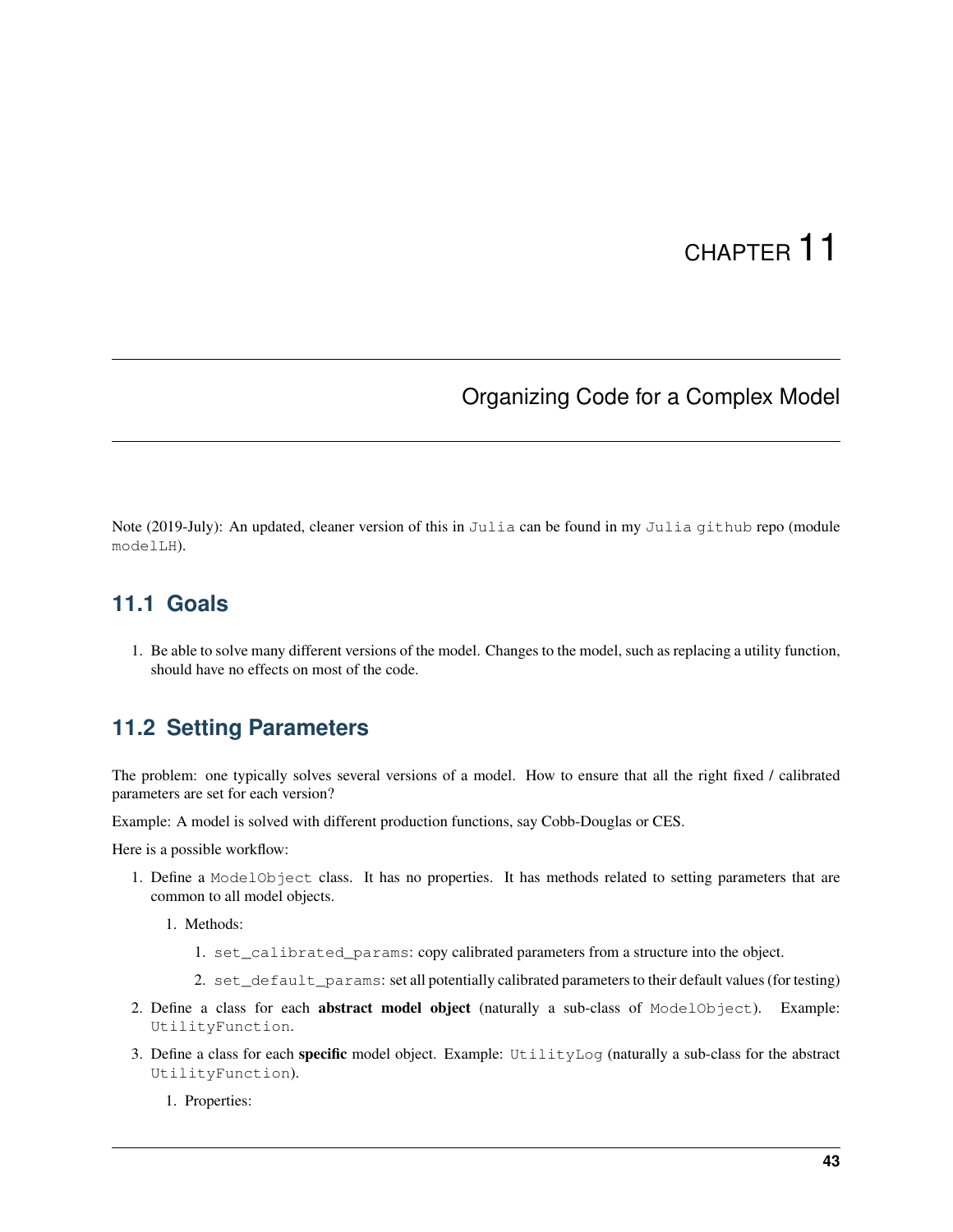- 1. all fixed and calibrated parameters
- 2. switches that govern its behavior, such as: which parameters are calibrated?
- 2. Methods:
	- 1. calibrated\_params: returns default values and bounds for potentially calibrated parameters.
	- 2. set switches: sets switches that are not known when the object is constructed.
	- 3. Methods that are specific to the object (e.g. compute marginal utility)
- 4. Write a test function for each abstract object and run it on each specific object.
	- 1. All sub-classes of UtilityFunction must have the same methods, so they can be tested using the same code.
- 5. Define a class that defines the model.
	- 1. It instantiates one object for each model object.
	- 2. For each model version, some defaults are overridden. That either means: a different object is constructed (e.g., a different utility function); or switches in the object are set.
	- 3. Run set\_switches on all objects (now that we know all model settings). At this point, the definition of the entire model is neatly contained in this object.
- 6. At the start of the calibration loop: 4. Make a list of all calibrated parameters. pvectorLH does that.
	- 1. Make a vector of guesses for the calibrated parameters (pvectorLH.quess make).
	- 2. Feed it to the optimizer.
- 7. In the calibration loop:
	- 1. Recover the parameters from the guesses (pvectorLH.guess\_extract).
	- 2. Copy the calibrated parameters into the model objects (set\_calibrated\_params).
	- 3. Solve the model. . . 4. Note that nothing in the mode code depends on which objects make up the model (e.g. log or CES utility).

It is now trivial to replace a model object, such as a utility function. Simply replace the line in the model definition that calls the constructor for UtilityLog with, say, UtilityCES. The code automatically updates which parameters must be calibrated and which methods are called when utility needs to be computed.

### **11.2.1 Alternative Approach**

- 1. Assign each model version a number.
- 2. Write a file that sets "named" choices for each model version.

```
1. E.g.: cS.prodFct = 'CES'
```
- 3. For each named choice, define an object with the properties / methods:
	- 1. provide a list of all potentially calibrated parameters (in my code, these would be pstructLH objects)
	- 2. provide methods that are needed to solve the model (e.g.: return marginal products etc)
- 4. Collect all potentially calibrated parameters into a pvectorLH object
	- 1. This can make a vector of guesses that can be passed into optimization functions (such as fmincon)
	- 2. It can take the guess vector and transform it into the parameters to be calibrated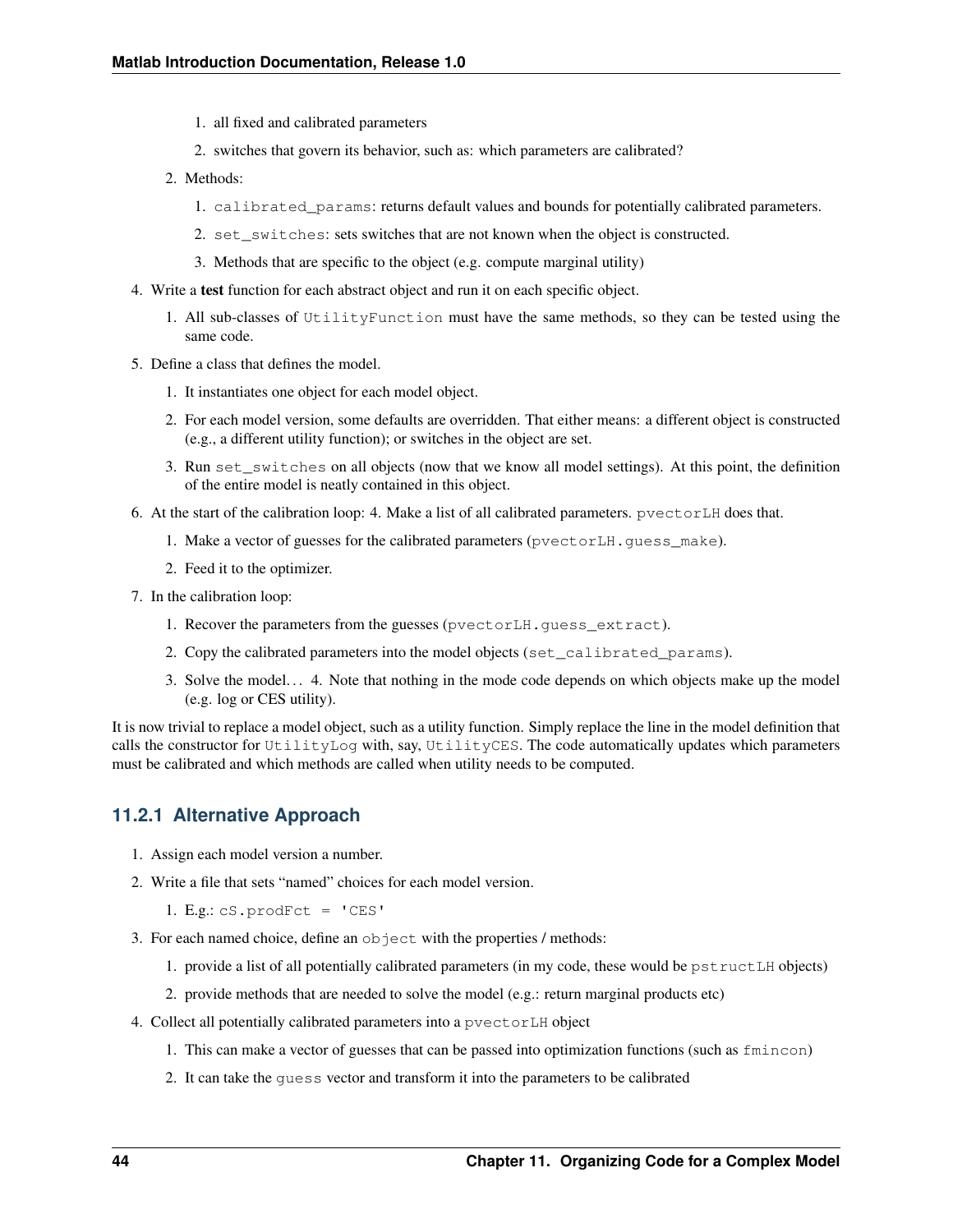- 3. For model objects that can be swapped out, simply question the object to get a list of all parameters it needs.
- 5. In the model solution code, you don't need to know what kind of production function is used. Key is that all of them have the same methods.

Now, to solve the model with a different production function, simply call the constructor for the appropriate object. The rest is automatic.